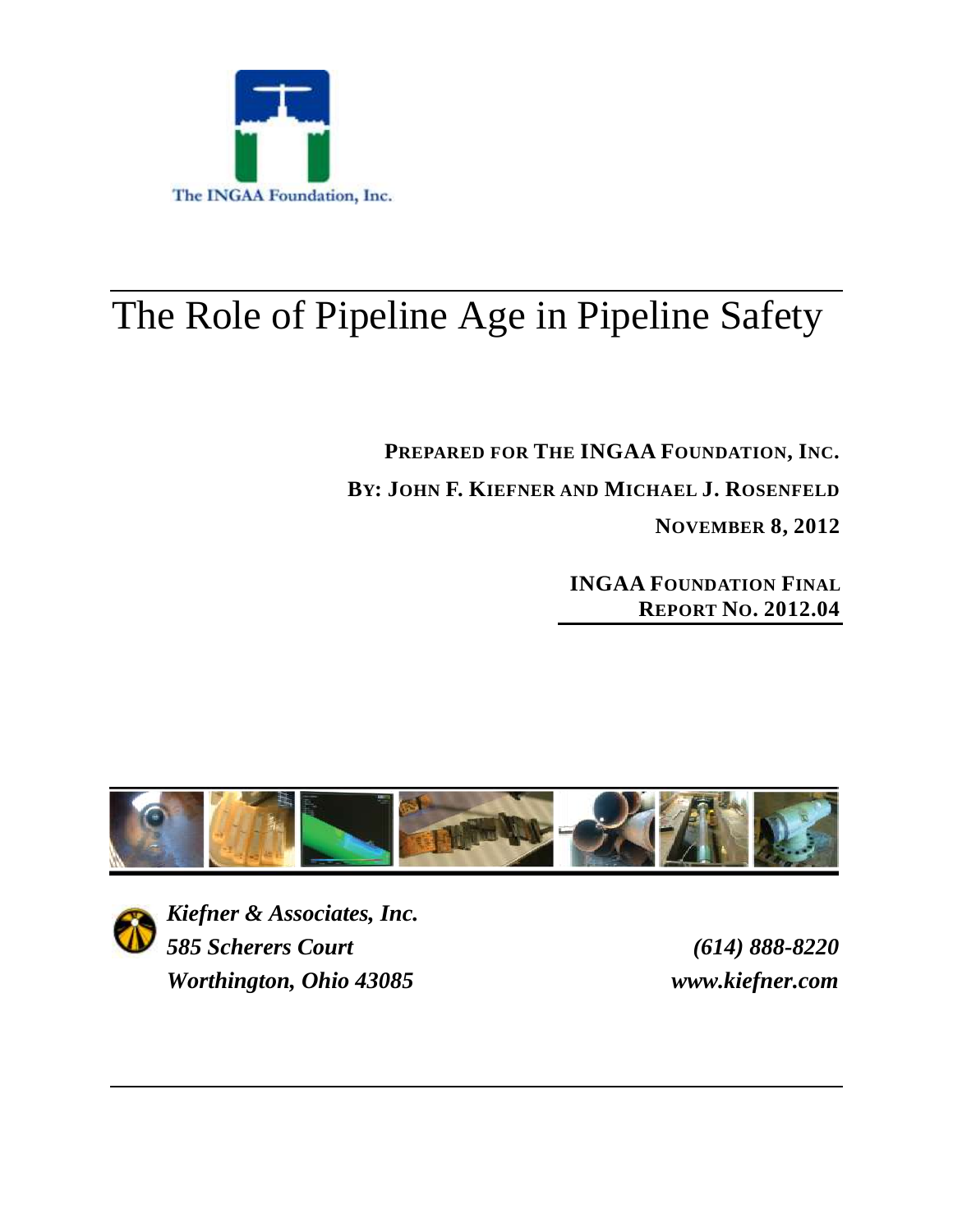#### **DISCLAIMER**

This document presents findings and/ or recommendations based on engineering services performed by employees of Kiefner and Associates, Inc. The work addressed herein has been performed according to the authors' knowledge, information, and belief in accordance with commonly accepted procedures consistent with applicable standards of practice, and is not a guaranty or warranty, either expressed or implied.

The analysis and conclusions provided in this report are for the sole use and benefit of the Client. No information or representations contained herein are for the use or benefit of any party other than the party contracting with KAI. The scope of use of the information presented herein is limited to the facts as presented and examined, as outlined within the body of this document. No additional representations are made as to matters not specifically addressed within this report. Any additional facts or circumstances in existence but not described or considered within this report may change the analysis, outcomes and representations made in this report.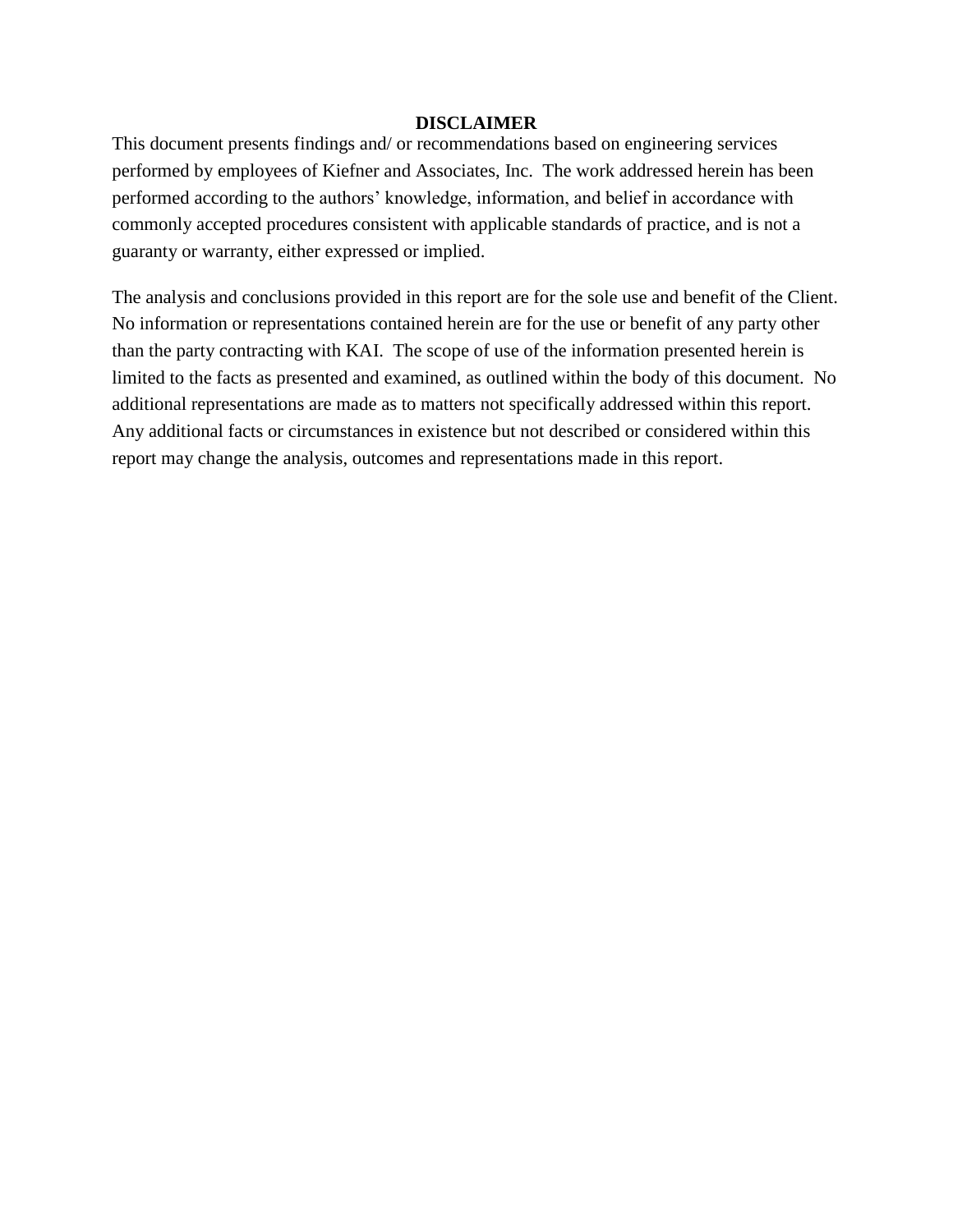## **TABLE OF CONTENTS**

| HOW PIPELINE OPERATORS ASSURE THE SAFETY OF THEIR PIPELINES AND HOW THEY ADDRESS     |
|--------------------------------------------------------------------------------------|
|                                                                                      |
|                                                                                      |
| Features of some older pipelines that may expose them to increased risk of failure28 |
|                                                                                      |
|                                                                                      |
|                                                                                      |
|                                                                                      |
|                                                                                      |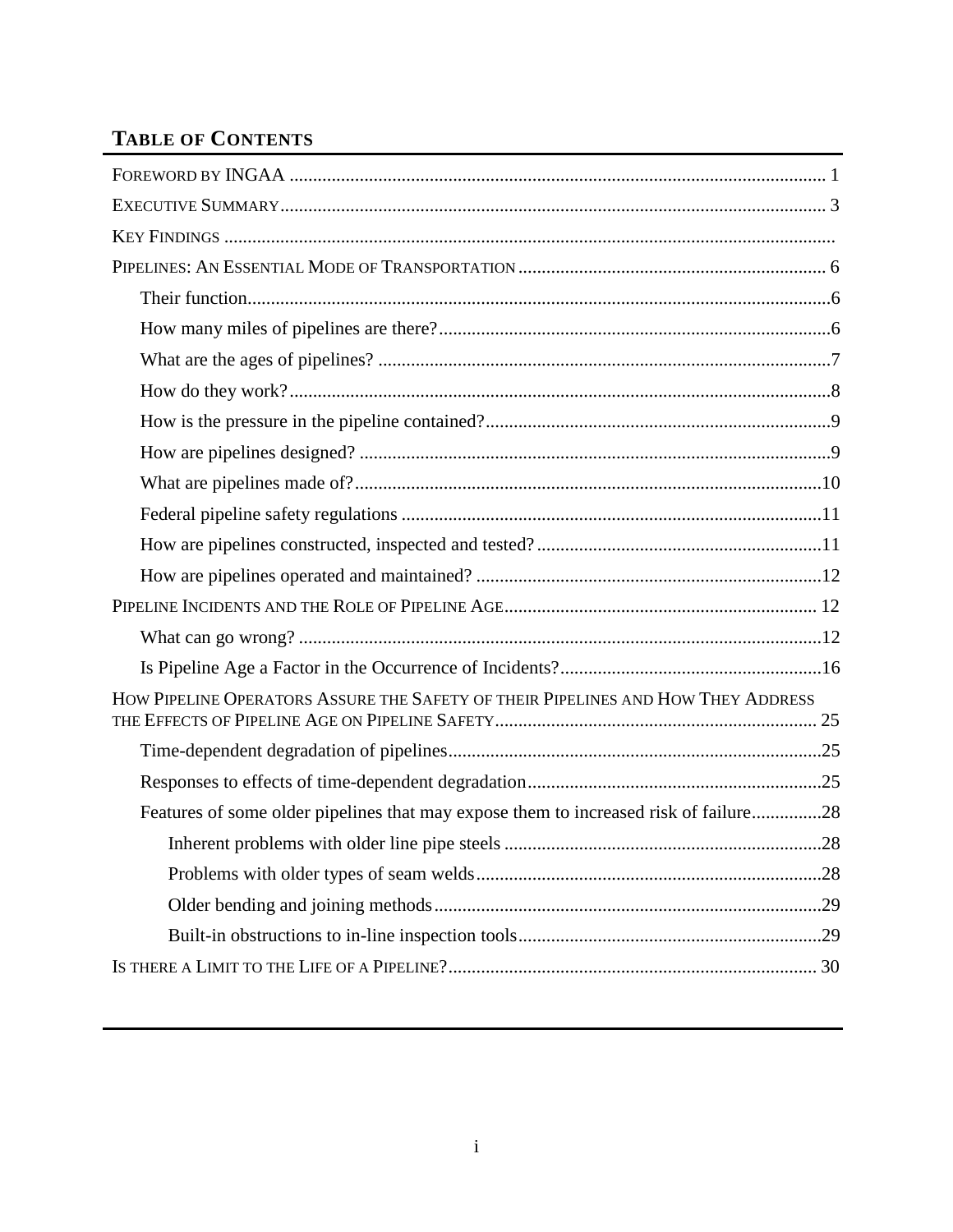## **LIST OF FIGURES**

## **LIST OF TABLES**

| Table 1. Categories of Reportable Incidents on Gas Transmission and Gathering Pipelines |  |
|-----------------------------------------------------------------------------------------|--|
| Table 2. Percent of Incidents by Cause that Occurred in a Pipe of a Given Vintage  17   |  |
|                                                                                         |  |
|                                                                                         |  |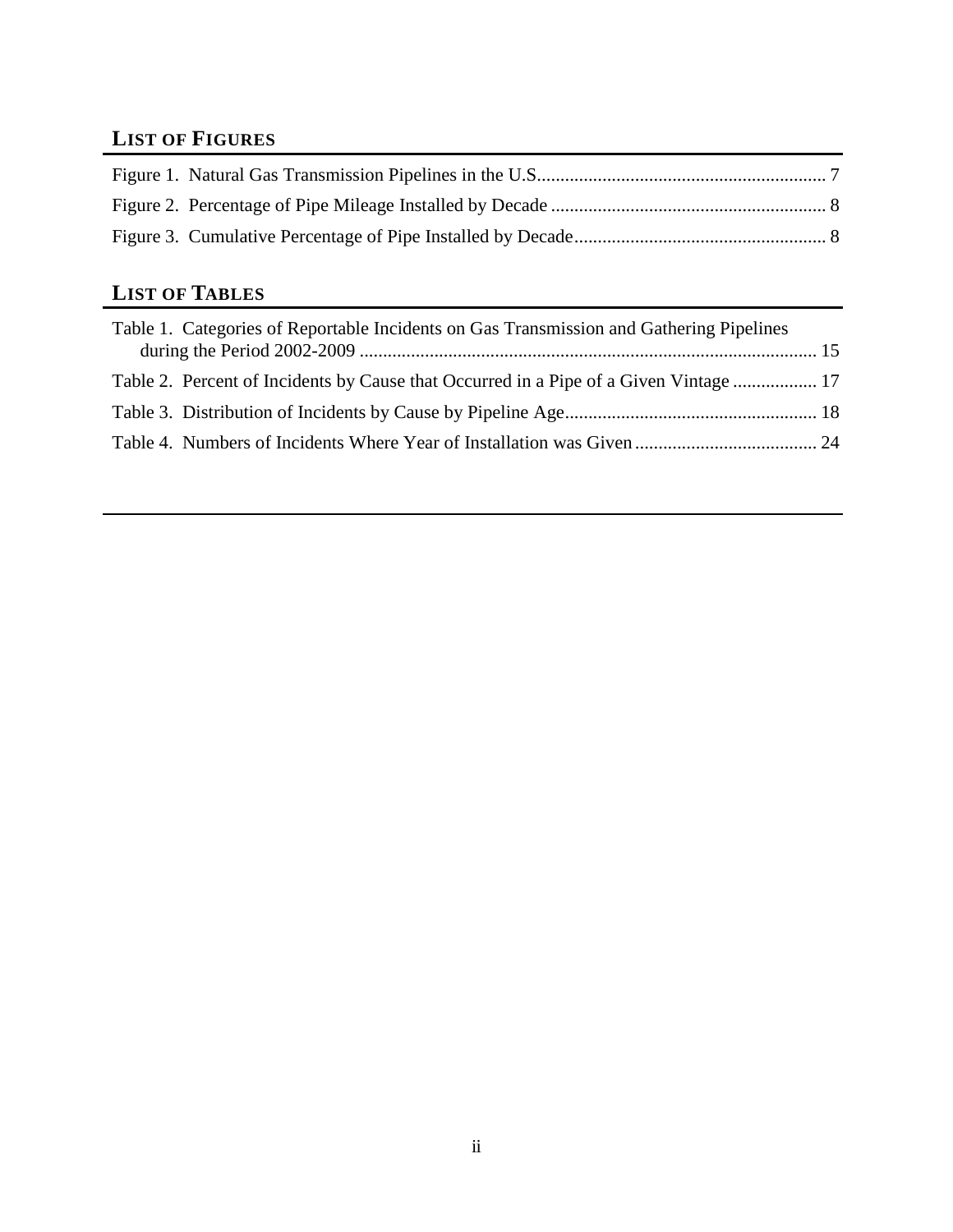## **The Role Of Pipeline Age In Pipeline Safety**

## <span id="page-4-0"></span>**FOREWORD BY INGAA**

 $\overline{a}$ 

At the end of 2010, the members of Interstate Natural Gas Association of America (INGAA), the Washington, DC-based trade group representing the vast majority of interstate natural gas pipeline companies, defined areas in which the overall integrity of natural gas transmission pipeline systems might be improved. High-profile incidents such as the one on Pacific Gas & Electric's pipeline system in San Bruno, California, in 2010 heightened the need for such an analysis.

Members made a conscious decision to define a future path instead of simply waiting for legislation and regulation. INGAA calls its program Integrity Management Continuous Improvement (IMCI). The five IMCI initiatives undertaken to address topics related to improving evaluation of aging pipelines are:

- 1. Defining a path to extend integrity management principles beyond "high-consequence areas" (HCAs)<sup>1</sup>. IMCI commits to applying integrity management principles in a staged manner outside of HCAs. This staged approach ensures that INGAA members address the impacts of the phenomena discussed in this report in a manner that prioritizes the protection of people who live, work or congregate near pipeline systems.
- 2. Evaluating how threats to pipeline integrity are considered. INGAA has changed the terminology applied, and has recommended to the American Society of Mechanical Engineers (ASME) that the term "resident" be incorporated into ASME B31.8S, the engineering standards related to pipeline integrity management. The term resident better conveys that a threat 'resides' and requires diligent management. INGAA also reviewed how threats potentially interact. Examples include how external corrosion might act upon a manufacturing-related defect or how ground movement or external loads might act upon construction-related threats. INGAA has developed interim guidance for considering interactive threats and has engaged the Gas Technology Institute to examine threat interaction and provide guidance to operators. The outcome of this collective work

 $1 U.S.$  Department of Transportion regulations CFR 192 require pipeline operators to formulate and execute integrity management plans for their pipelines that are located in "high-consequence areas" (basically, areas of high population).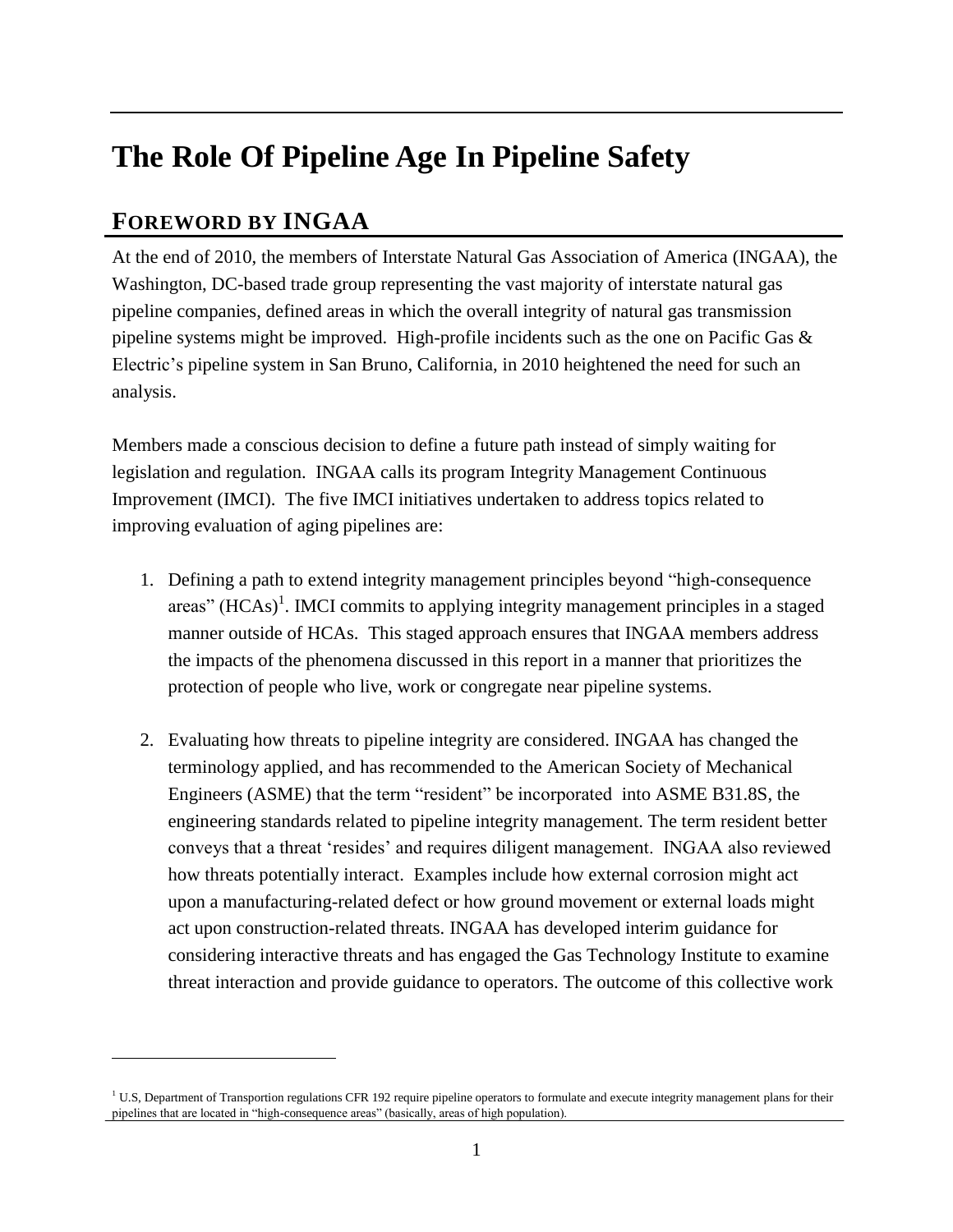will intensify evaluation of the threats described in the study and manage those threats proactively.

- 3. Examining how pipeline companies and in-line inspection (ILI) providers might improve how inspection tools are used to manage threats. INGAA also is investigating how to improve the analysis of data derived from ILI to address uncertainty and better integrate data.
- 4. Defining requirements for historical records, vintage pipeline characteristics and how inline inspection can contribute to managing pre-regulation pipe<sup>2</sup>.
- 5. Developing a road map for ILI research, development and commercialization. INGAA is engaging the research community and technology providers to improve and develop new inspection and assessment tools (platforms as well as sensors) that can reliably identify hard-to-assess threats. The phased approach employed in extending integrity management and managing pre-regulation pipe is based on anticipated improvements in ILI technology and processes that will be available in the future.

As part of its pipeline safety initiatives, INGAA also commits to implement the recommended practices of the Pipelines and Informed Planning Alliance, a joint government, industry and pipeline-safety organization initiative to encourage local officials to consider existing pipelines as they approve and plan construction of homes, businesses or community facilities.

INGAA's efforts contribute to ensuring a well-maintained and periodically assessed pipeline network that can safely transport natural gas indefinitely.

This report, commissioned by the INGAA Foundation Inc., seeks to aid INGAA's efforts by investigating the role of pipeline age in pipeline safety, so pipeline companies and contractors can take steps – if necessary – to ensure that their systems are fit for service.

 $\overline{a}$ 

<sup>&</sup>lt;sup>2</sup> Pre-regulation pipe is defined as pipe installed prior to 1970 when U.S. Department of Transportation pipeline safety regulations were promulgated.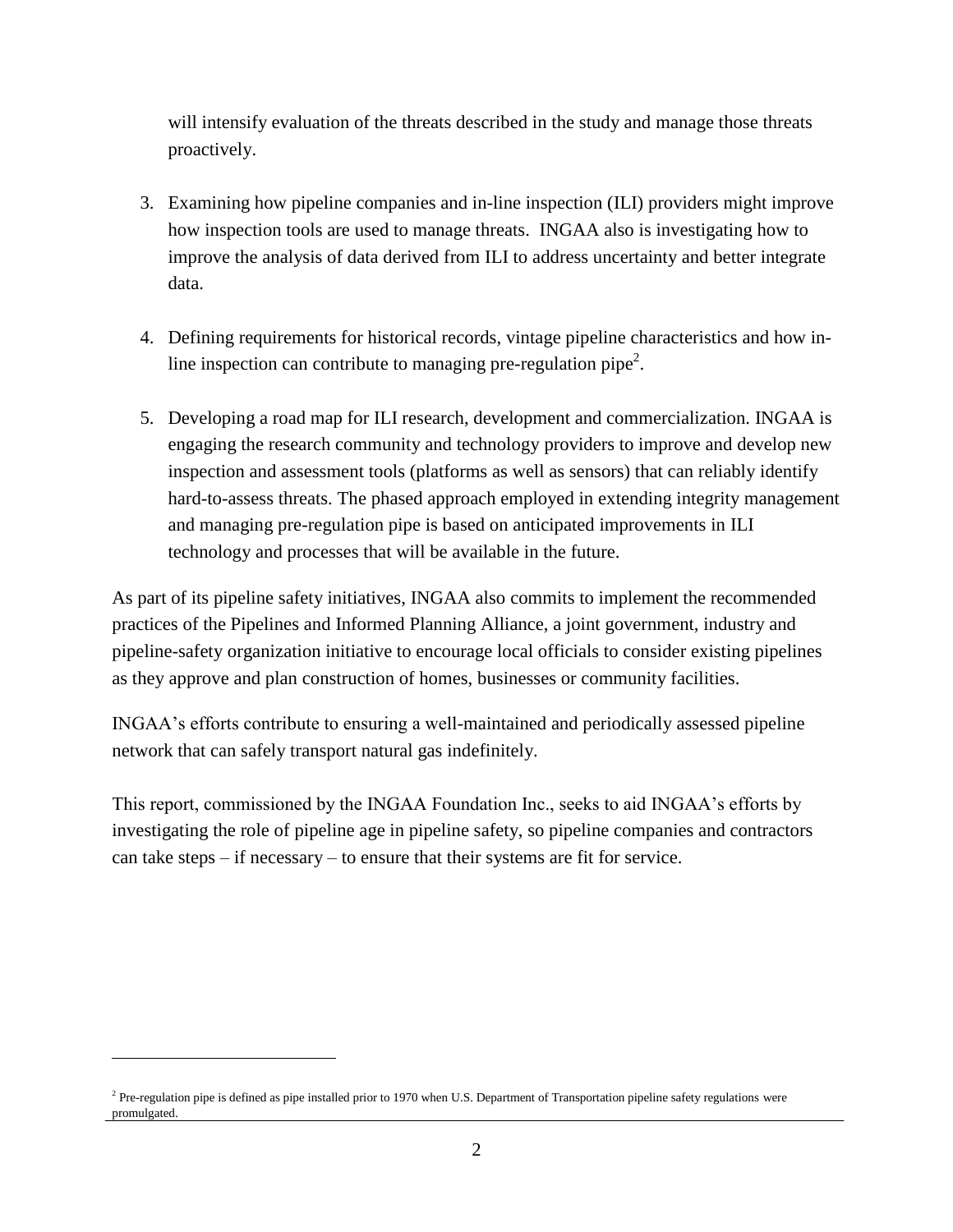## **The Role of Pipeline Age in Pipeline Safety**

## <span id="page-6-0"></span>**EXECUTIVE SUMMARY**

This paper demonstrates that the age of a natural gas transmission pipeline, in and of itself, is not the most important factor affecting the safety of that pipeline. This paper's review of incidents reported to the Department of Transportation's Pipeline and Hazardous Materials Safety Administration (PHMSA) from 2002 through 2009 found that 85% of incidents occurred irrespective of a pipeline's age, with just 15% related in some way to the age of the pipeline.

In cases where a pipeline's fitness for service may degrade with the passage of time, pipeline operators can take action to mitigate the effects of aging. Operators can periodically assess the integrity of such pipelines. Timely repairs based on those assessments will ensure fitness for service. A well-maintained and periodically assessed pipeline can safely transport natural gas indefinitely.

The INGAA Foundation, Inc. retained Kiefner & Associates to investigate the relationship between pipeline age and pipeline safety. The focus of the paper is natural gas transmission pipelines. Still, many of the report's findings also would apply to pipelines carrying crude oil, motor fuels and other liquid petroleum products. While the natural gas transmission pipeline industry adds new pipelines every year, the majority of natural gas pipelines in the United States were built prior to 1970. Not surprisingly, when an older pipeline fails, there is a tendency to suspect that age played a role in the failure. This can lead to the perception that such pipelines are too old to operate safely.

As part of its research, Kiefner & Associates looked at the various phenomena that can threaten the integrity of a pipeline (i.e., its ability to operate safely without rupturing). It reviewed pipeline ruptures and serious leak incidents reported to PHMSA from the period of 1992 through 2011.

The review of the reportable incidents found that during this recent 20-year period there were 2,059 pipeline ruptures or major leak incidents. The PHMSA "reportable incidents" category was chosen as the primary measure for this report because it was the largest publicly available database of pipeline incidents. From these data, one can calculate the probability of a reportable incident at any random point if an incident were equally likely at any point in the 305,000 miles of natural gas transmission pipelines in the U.S. The incident rate is approximately 0.00034 per mile per year.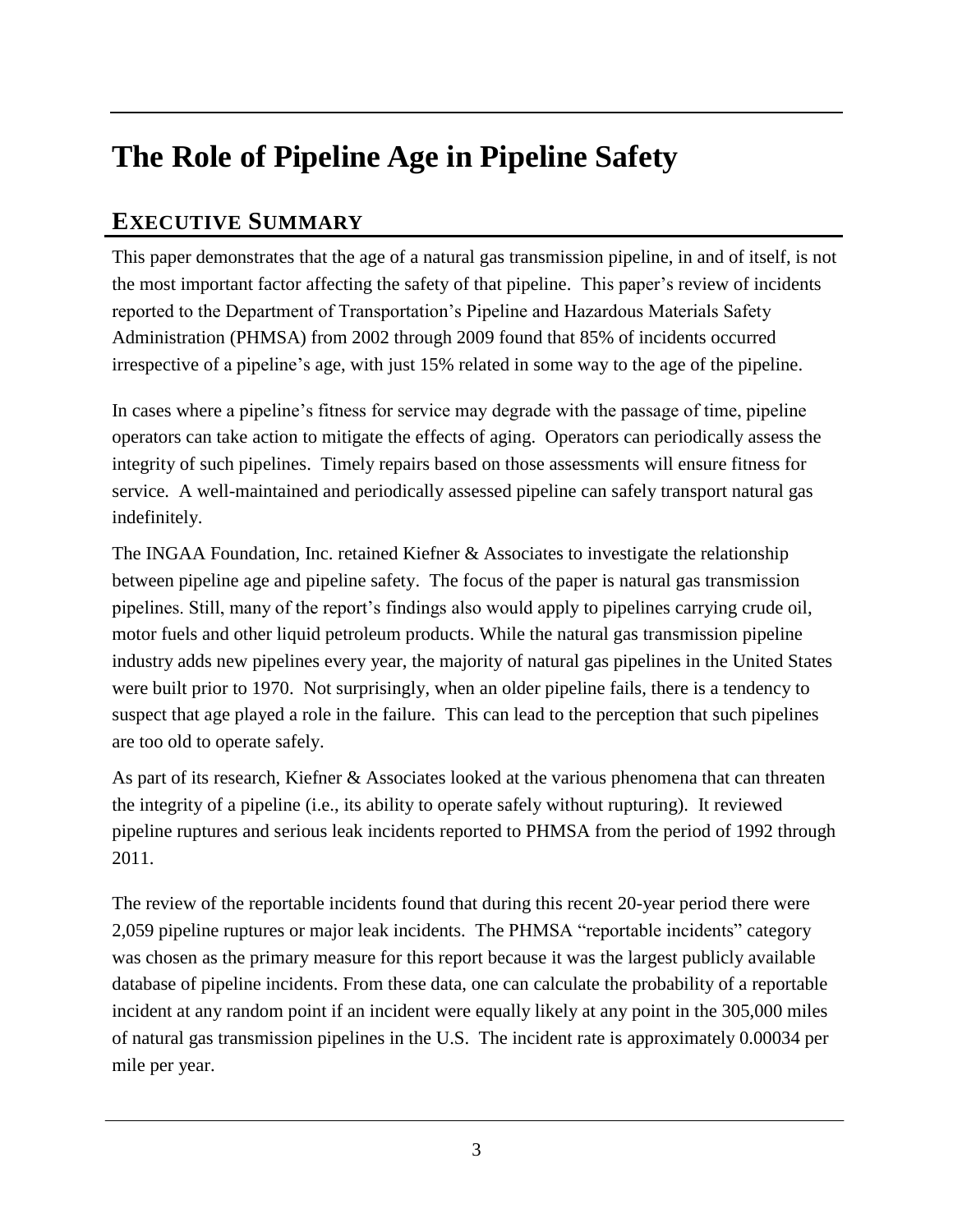The paper's authors then looked at the incidents based on the decade of construction of the pipeline involved. They found there was no time-dependent degradation of the steel itself. As has been documented in a previous study sponsored by the INGAA Foundation<sup>3</sup>, the properties of the steels used for natural gas pipelines (including the oldest steel pipelines in service) do not change appreciably with time; that is, pipe steel does not "wear out."

Still, in connection with certain causes of failure, the report's authors found some higher correlation between age and incident frequency based on the installation period. The authors focused on incidents from 2002 through 2009 because the incident reporting criteria were consistent over that period. Incident frequency from other causes did not exhibit any correlation with age.

The data indicated that older pipelines may be more susceptible to failure if certain kinds of threats are not assessed and mitigated. Factors that contribute to those threats being a higher concern for older pipelines are fully discussed in this paper, as well as mitigation approaches that have been proven to ensure these threats do not affect the safe operation of an older pipeline. These threats include:

- External Corrosion
- Rains/Floods
- Excavation Damage
- Manufacturing Defects
- Component Defects
- **•** Girth Welds
- Seam Welds

 $\overline{a}$ 

• Stress Corrosion Cracking

<sup>3</sup> Clark, E,B,, Leis, B.N., and Eiber, R.J., "Integrity Characteristics of Vintage Pipelines", Appendix C, The INGAA Foundation, Inc., 2005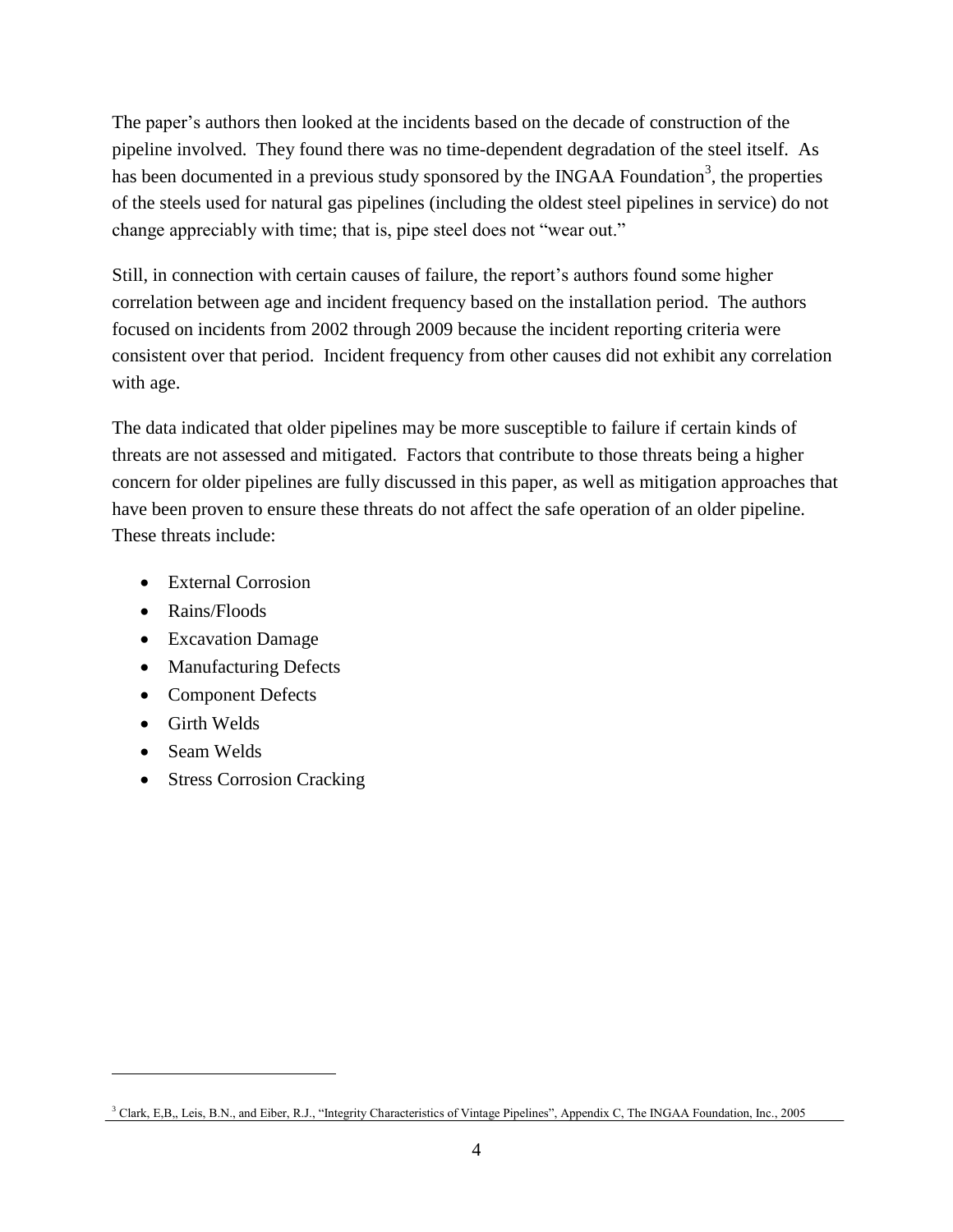## **KEY FINDINGS**

Ultimately, the safety of a particular natural gas transmission pipeline is not necessarily related to its age because:

- 1. 85% of pipeline incidents reported to PHMSA from 2002-2009 occurred irrespective of the age of the pipeline, with just 15% related in some way to the age of the pipeline.
- 2. The properties of the steels which comprise natural gas pipelines do not change with time; that is, pipe does not "wear out."
- 3. The fitness of a pipeline for service does not necessarily expire at some point in time.
- 4. The integrity of those pipelines for which the fitness for service may degrade with the passage of time can be assessed periodically. Timely repairs - and other mitigation efforts - based on those assessments will ensure the pipeline's continued fitness for service.
- 5. A well-maintained and periodically assessed pipeline can safely transport natural gas indefinitely.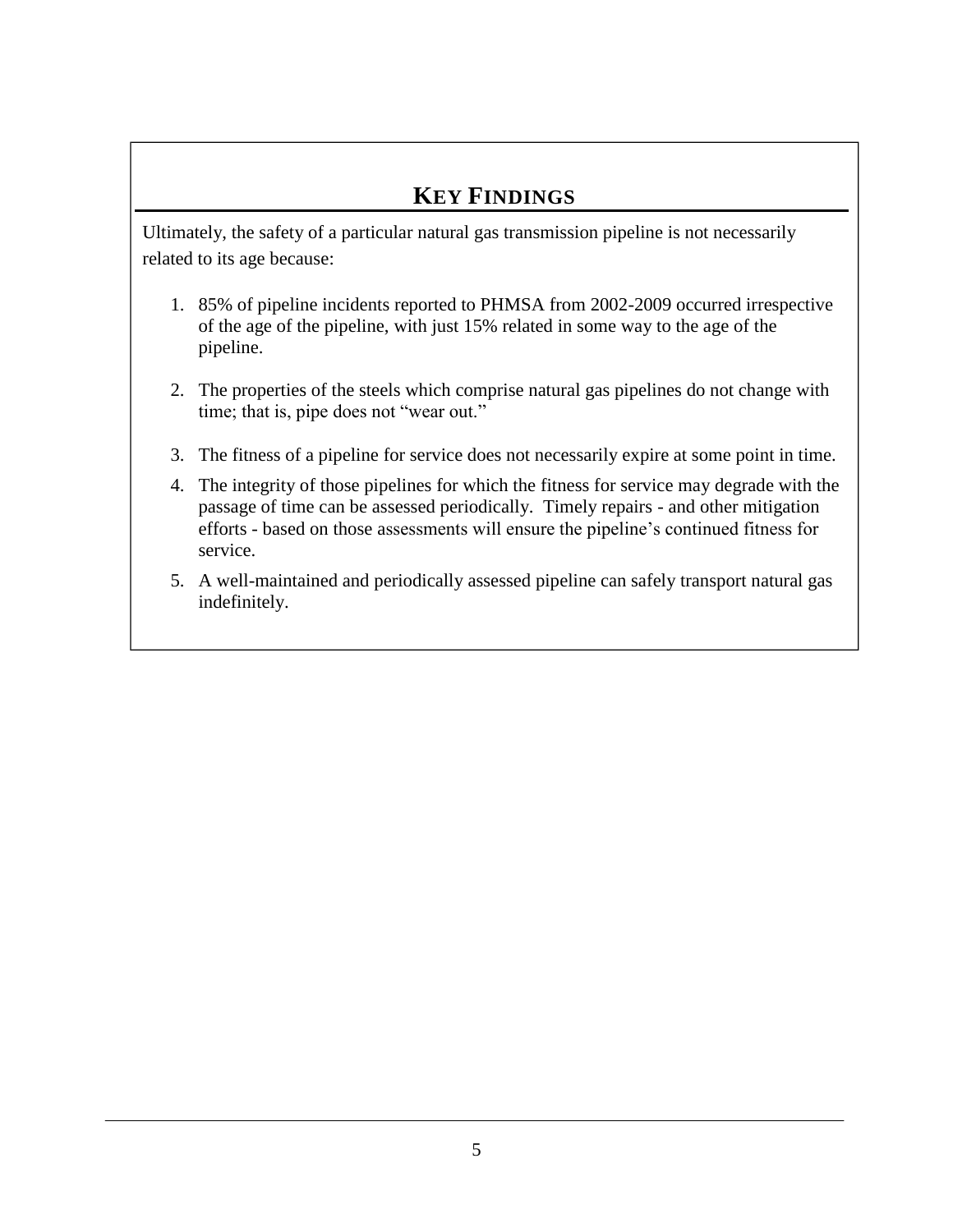## <span id="page-9-0"></span>**PIPELINES: AN ESSENTIAL MODE OF TRANSPORTATION**

This section of the report provides the reader with background on why pipelines exist, and how they are designed, constructed, operated and maintained. Underground pipelines exist in a complex network that extends to most areas within the United States. Because they are buried and out of sight, pipelines usually make news only when one of them leaks or ruptures or a planned pipeline impacts a particular area of the country. Most of the time pipelines function as intended without incident because they are fundamentally safe owing to their design and to efforts of pipeline operators to operate them in a safe manner. Pipeline failures have occurred on rare occasions. Such failures seldom lead to injuries or fatalities, but they often cause property damage. As a result, both the pipeline industry and the federal government place great emphasis on pipeline safety; that is, taking steps to design, construct, operate and maintain pipelines so that the possibility of one failing is extremely small. Pipelines in highly populated areas and many pipelines in rural areas as well are periodically assessed to find and mitigate the effects of any deterioration before it threatens the safety of the pipeline.

### <span id="page-9-1"></span>**Their function**

 $\overline{a}$ 

Pipelines are constructed to transport natural gas, crude oil, refined petroleum products (e.g., motor fuels, heating oil) and other fluids from sources of supply to customers or end users. The transportation of these commodities across the country is essential to our economy. Natural gas used for home heating and electric power generation, gasoline used in automobiles, diesel fuel used in trucks and buses, crude oil used to make gasoline and diesel fuel, raw materials used to make plastics and other chemicals mainly are transported by pipeline. Pipelines are both the safest and most economical means of transporting these commodities<sup>4</sup>.

#### <span id="page-9-2"></span>**How many miles of pipelines are there?**

This paper addresses a subset of these energy pipelines, namely, natural gas transmission pipelines. There are more than 305,000 miles of natural gas transmission pipelines in the United States. In general, these are pipelines that transport natural gas from sources of supply to points of interconnection with local gas distribution systems (the systems of mains and services that directly supply homes and businesses). Transmission pipelines range in size from six-inchdiameter to 48-inch-diameter and generally operate at pressure levels over 100 pounds per square inch -- well above the pressures that characterize local natural gas distribution systems. The locations of the major gas transmission pipelines are shown in Figure 1.

<sup>4</sup> [http://phmsa.dot.gov/portal/site/PHMSA/menuitem.ebdc7a8a7e39f2e55cf2031050248a0c/?vgnextoid=2c6924cc45ea4110VgnVCM1000009ed0](http://phmsa.dot.gov/portal/site/PHMSA/menuitem.ebdc7a8a7e39f2e55cf2031050248a0c/?vgnextoid=2c6924cc45ea4110VgnVCM1000009ed07898RCRD&vgnextchannel=f7280665b91ac010VgnVCM1000008049a8c0RCRD&vgnextfmt=print) [7898RCRD&vgnextchannel=f7280665b91ac010VgnVCM1000008049a8c0RCRD&vgnextfmt=print](http://phmsa.dot.gov/portal/site/PHMSA/menuitem.ebdc7a8a7e39f2e55cf2031050248a0c/?vgnextoid=2c6924cc45ea4110VgnVCM1000009ed07898RCRD&vgnextchannel=f7280665b91ac010VgnVCM1000008049a8c0RCRD&vgnextfmt=print)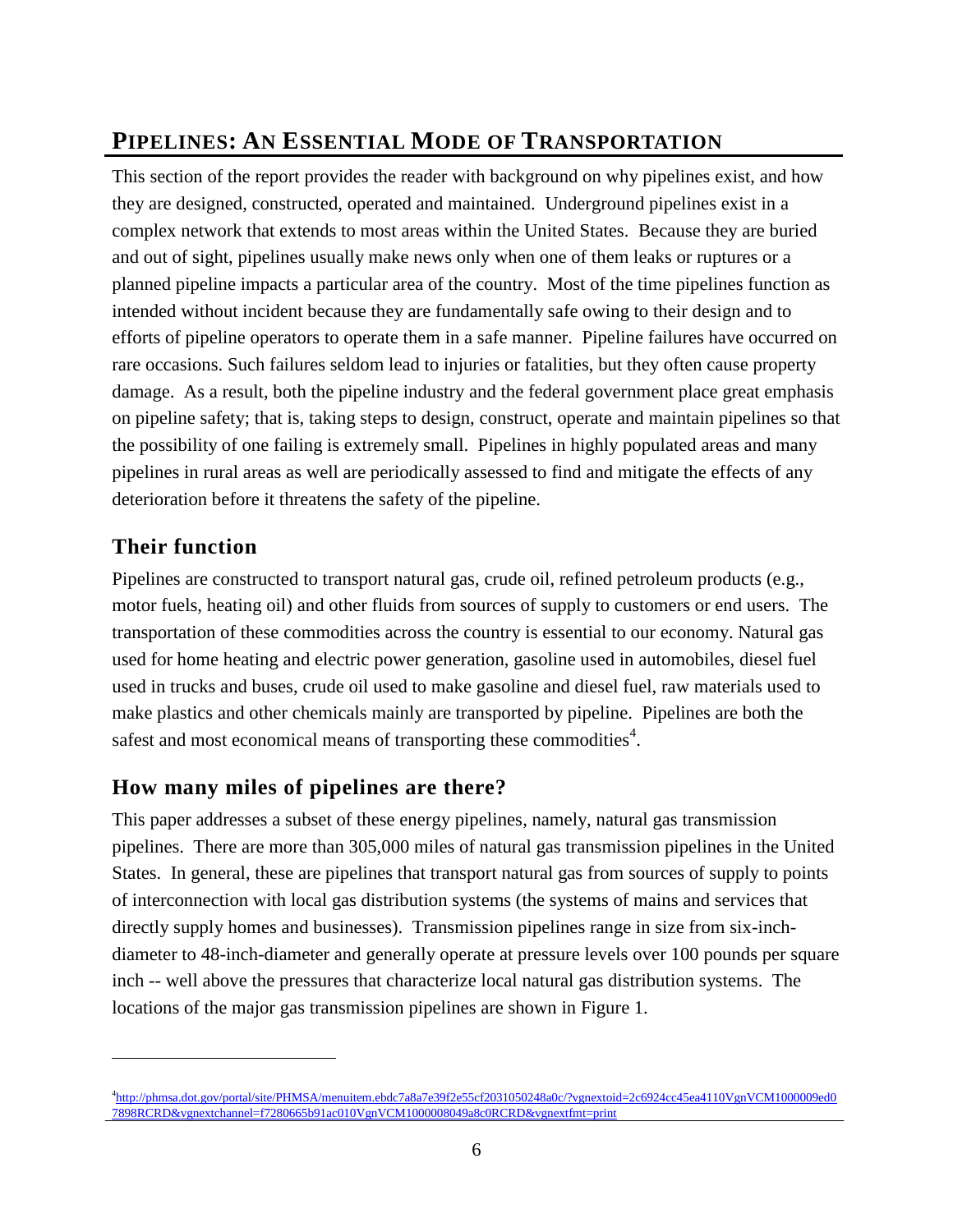

<span id="page-10-1"></span>

## <span id="page-10-0"></span>**What are the ages of pipelines?**

Almost half of U.S. interstate transmission mileage was installed between 1950 and 1970. The percentage of natural gas pipeline mileage by decade installed<sup>5</sup> is shown in Figure 2.

The cumulative percentage by decade installed is shown in Figure 3:

- 12% of the pipeline infrastructure was installed prior to 1950,
- 37% was installed prior to 1960,
- 60% was installed prior to 1970,
- 70% was installed prior to 1980,
- 80% was installed prior to 1990, and
- 90% was installed prior to 2000.

 $\overline{a}$ 

<sup>5</sup> These data are taken from the 2009 Distribution, Transmission, and Liquid Annual Data published by the Pipeline and Hazardous Materials Safety Administration, U.S. Department of Transportation. http://www.phmsa.dot.gov/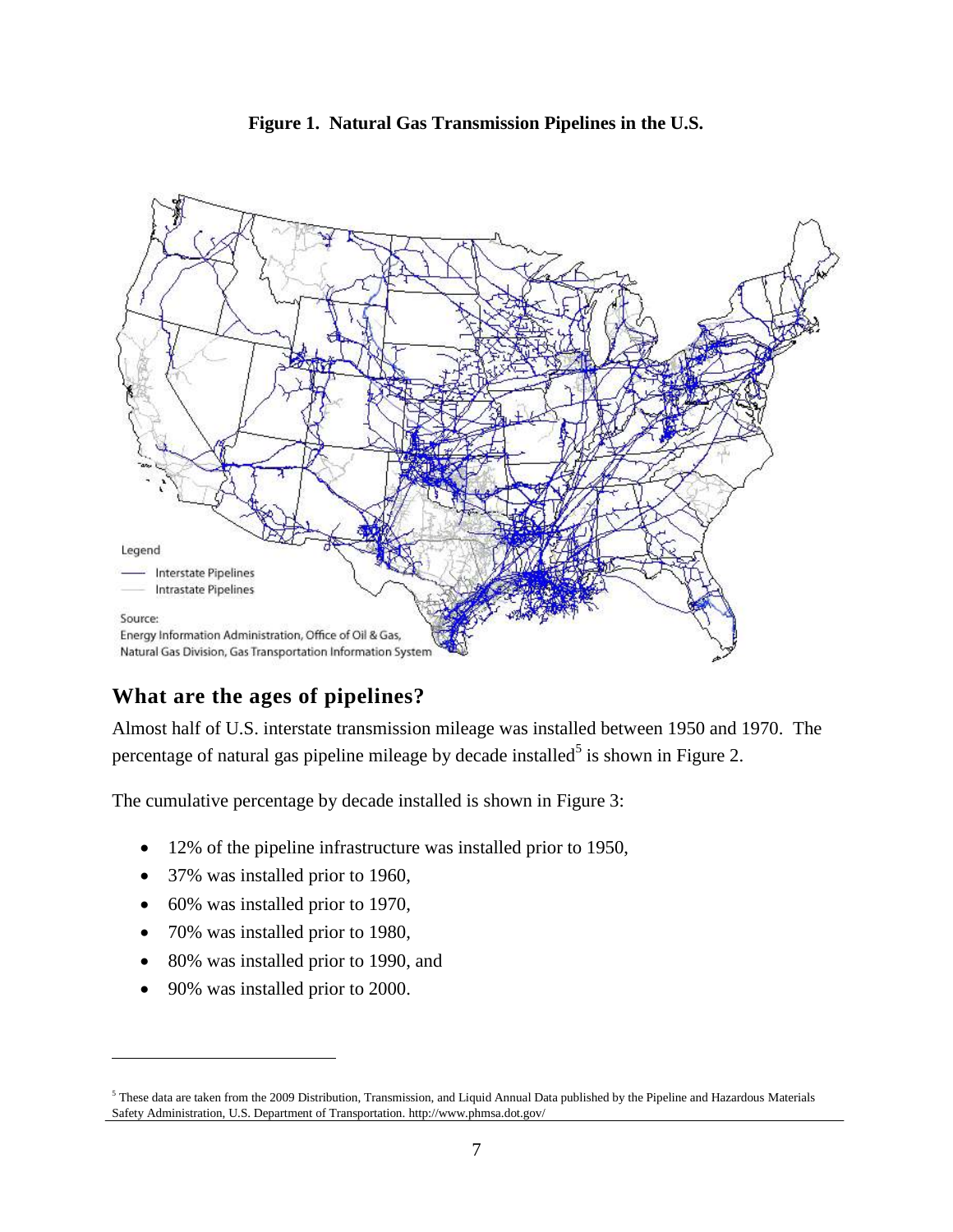<span id="page-11-1"></span>

**Figure 2. Percentage of Pipe Mileage Installed by Decade**

**Figure 3. Cumulative Percentage of Pipe Installed by Decade**

<span id="page-11-2"></span>

#### <span id="page-11-0"></span>**How do they work?**

Natural gas is gathered from gas wells in various parts of the country. The gas is stripped of water, natural gas liquids and impurities at processing plants and injected into transmission pipeline systems. Natural gas must be pressurized to a range between 700 pounds per square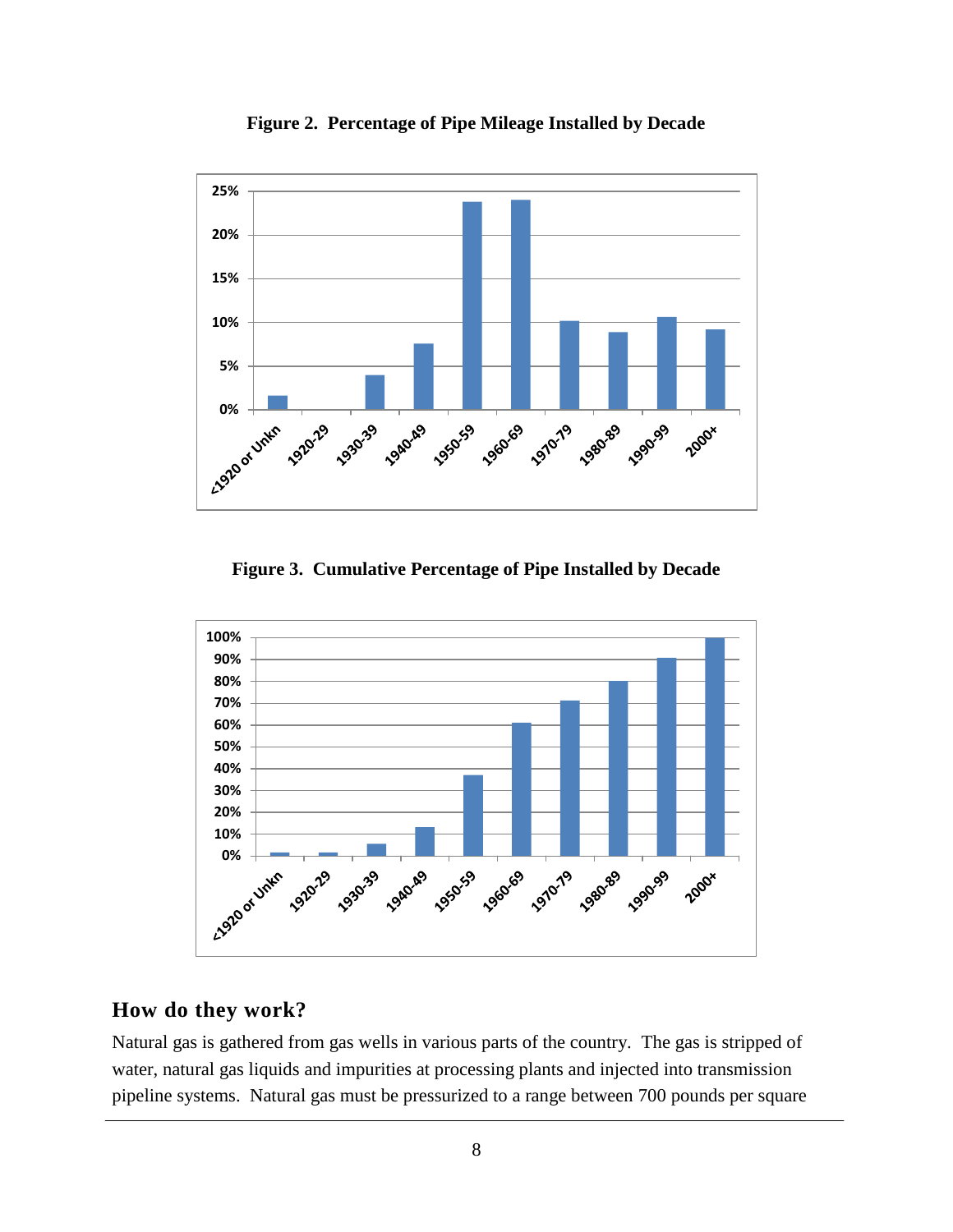inch and 1,440 pounds per square inch in order to be transported efficiently. These pressures are equivalent to 50 to 100 times atmospheric pressure and 25 to 50 times the typical pressure in a properly inflated automobile tire. The gas is propelled along by compressors located at intervals of 50 to 100 miles along the pipeline. Generally, the pressure is reduced at transfer points to local gas distribution systems (the pipe grids that serve commercial and residential customers), and the distribution pipeline operators further reduce the pressure so that gas is delivered to customers at a fraction of one pound per square inch above atmospheric pressure.

#### <span id="page-12-0"></span>**How is the pressure in the pipeline contained?**

The tire, balloon and the steel pipe are very similar in the way that they contain pressure. The pressure inside a pipe exerts an outward force in the same manner that air or helium inflates a party balloon or an automobile tire. Party balloons tend to expand very noticeably because the balloon material is relatively thin, weak and easily stretched. Automobile tires, on the other hand, may change shape as they are inflated, but they expand very little because the tire body is thick enough, and strong enough to resist the inflation pressure without stretching much. Steel pipe works in a similar manner. Steel pipe can safely contain gas pressure if it has sufficient wall thickness and sufficient strength to resist the pressure. When steel pipe is pressurized, its resistance to stretching is so great that the size change is invisible to the naked eye.

Party balloons are made for fun, and it matters little if they burst. In contrast, peoples' lives depend on the soundness of automobile tires and pipelines. For that reason, automobile tires and steel pipelines are built to engineering standards which ensure that they will have more than sufficient wall thickness for a given diameter and material strength level to resist the pressure. Tires and pipelines also include a predictable and dependable margin of safety between the operating pressure and the pressure where failure would occur.

The stress in the pipe wall that resists the pressure is called the "hoop" stress because it acts in the circumferential direction. Both pipeline design standards and U.S. federal pipeline safety regulations impose distinct limits on the allowable level of hoop stress in a pipeline, discussed below.

## <span id="page-12-1"></span>**How are pipelines designed?**

Pipelines are built in response to the need to transport a certain amount of gas from a point of supply to a point of consumption. The diameter of a pipeline depends on the amount of gas that is anticipated will be transported within a certain period of time to meet demand. The designer then establishes an input pressure level that will deliver the commodity at the desired rate. Once the diameter and maximum operating pressure have been established, the designer chooses a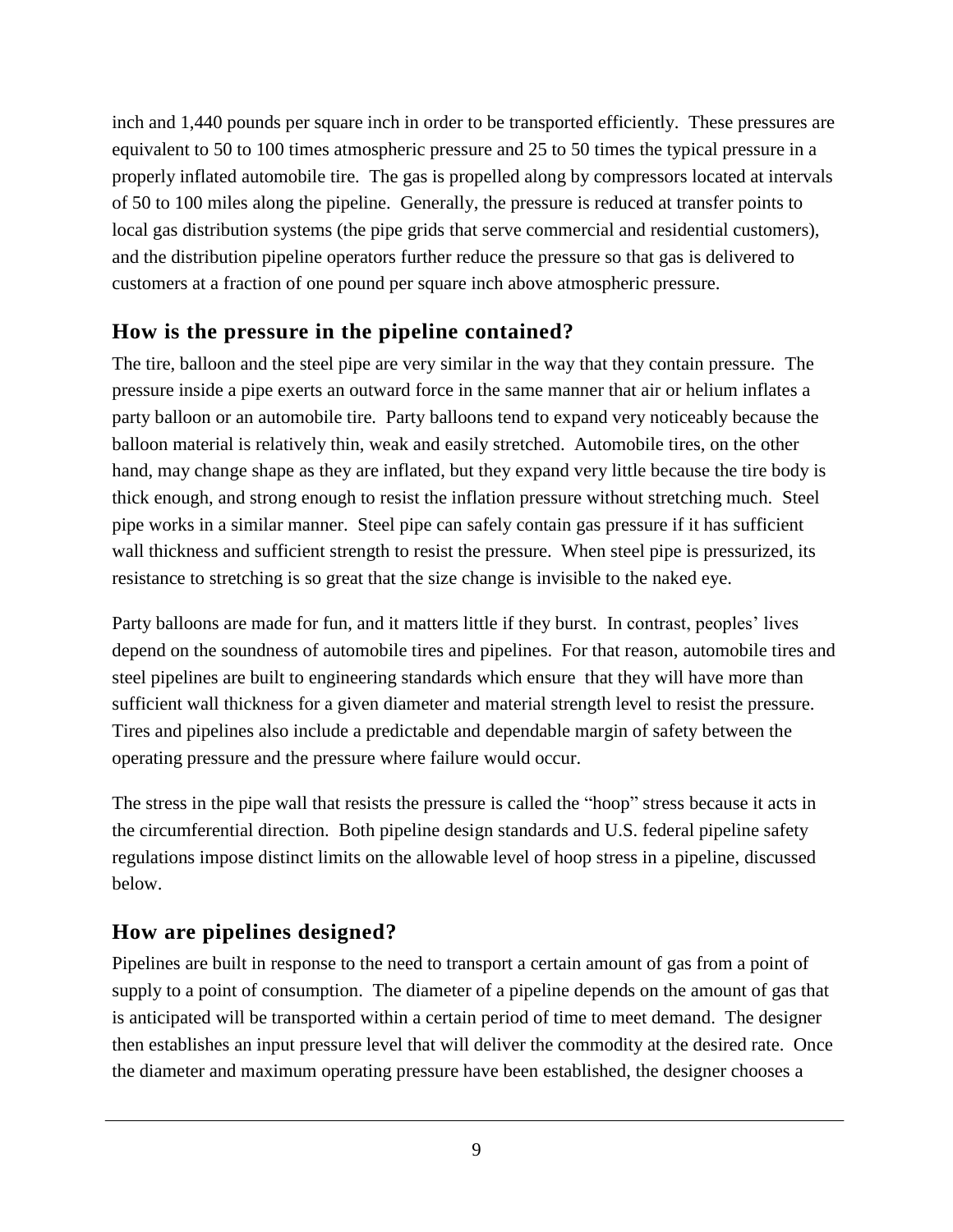steel pipe material with sufficient strength and wall thickness to contain the operating pressure with a sufficient margin of safety.

Natural gas pipelines are designed to operate within certain allowable hoop stress limits in accord with standards promulgated by the U.S. Department of Transportation. The actual design methods are embodied in a standard promulgated by the American Society of Mechanical Engineers  $(ASME)^6$ . This design standard is intended to result in a finished pipeline that will safely carry the anticipated loadings (such as internal pressure, thermal stress, and external loads from soil or traffic) imposed on it during its service life with a conservative safety factor. The standard also sets forth requirements for construction, testing, inspection, operation and maintenance of the pipeline so that it can be operated in a safe manner.

## <span id="page-13-0"></span>**What are pipelines made of?**

 $\overline{a}$ 

Individual pieces of pipe that make up a pipeline are fabricated from low-carbon, low-alloy steels similar to those used to construct steel-frame buildings and steel bridges. Generically, these types of steels are classified as carbon steels or low-alloy steels to distinguish them from stainless steels, high-alloy steels or other construction metals such as aluminum. Line pipe refers to a specific type of pipe made according to a specification promulgated by the American Petroleum Institute  $(API)^7$ . Pipe made to this standard must meet rigorous manufacturing requirements, maximum and minimum alloy-content limits, and minimum strength requirements. Each piece of pipe must be subjected to non-destructive examination using X-ray, electromagnetic or ultrasonic technology, and each must survive an internal pressure test at a level significantly in excess of its designated maximum allowable operating pressure. The pressure test establishes a safety margin for each joint of pipe.

Over many decades, improvements in steel-making and line-pipe manufacturing have enabled the use of stronger and more-reliable materials for pipeline construction. Current line pipe manufacturing processes include pipe made with double-submerged-arc-welded (DSAW) seams (either longitudinally or helically oriented), high-frequency-welded ERW seams and seamless pipe. Older-vintage (no longer manufactured) line pipe materials made with flash-welds, lowfrequency ERW seams, single-submerged-arc-welded seams, or furnace-lap-welded seams are still present in some existing pipelines.

<sup>6</sup> B31.8-2010 Gas Transmission and Distribution Piping Systems. For a description of this design standard, please see [www.asme.org/products/codes---standards/gas-transmission-and-distribution-piping-systems.](http://www.asme.org/products/codes---standards/gas-transmission-and-distribution-piping-systems)

<sup>&</sup>lt;sup>7</sup> "Specification for Line Pipe," ANSI/API Specification 5L/ISO 3183:2007, 44<sup>th</sup> Edition, October 1, 2007.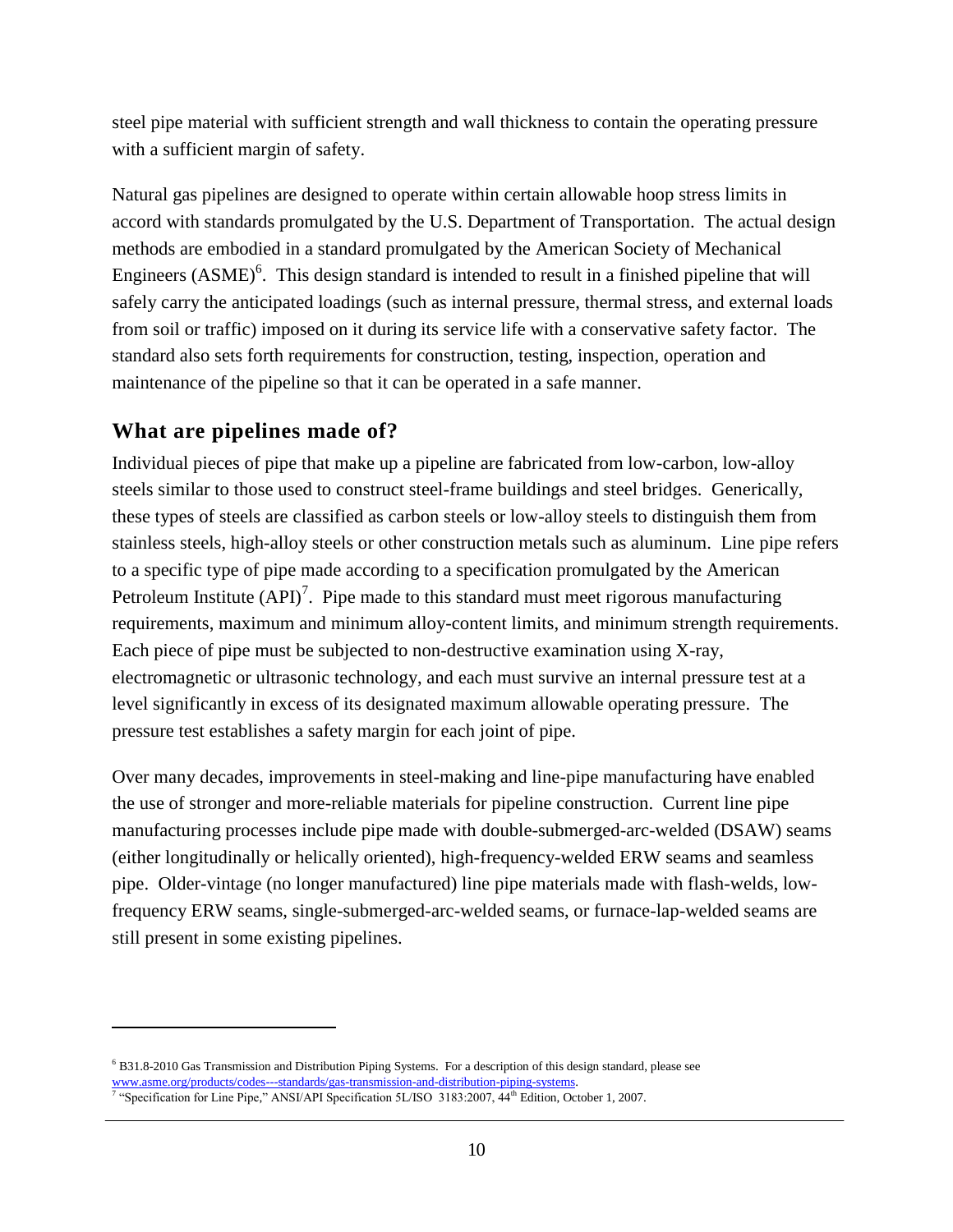#### <span id="page-14-0"></span>**Federal pipeline safety regulations**

The safety of natural gas transmission pipelines is regulated by the Pipeline and Hazardous Materials Safety Administration of the U.S. Department of Transportation. <sup>8</sup> Beginning in 1935, the American Standards Association (ASA) published standards for designing pipelines. These standards evolved over the decades as technology and processes evolved and now are embodied in ASME standards, referenced previously. Since 1970, federal pipeline safety regulations that were adapted from the ASME standards have set the minimum requirements for operators to design, construct, operate and maintain their pipelines in a safe manner. The federal standards further require each pipeline operator to have an integrity management plan for the portions of their systems that run through highly populated areas. A supplemental standard developed by ASME provides pipeline operators with additional guidance. This standard is referenced by federal standards.<sup>9</sup>

#### <span id="page-14-1"></span>**How are pipelines constructed, inspected and tested?**

Pipelines are constructed by welding successive lengths of pipe end-to-end by means of electricarc welding. The circumferentially oriented welds that join the lengths of pipe (i.e., the "girth" welds) are made in the field alongside the ditch that is excavated for burying the pipeline. Where changes in the horizontal or vertical alignment of the pipeline are required, curved pieces of pipe (referred to as "bends") are inserted between straight pieces of pipe. Curved pieces of pipe can be prefabricated in special hot-bending facilities, or can be made in the field by "cold-bending" the pipe using portable hydraulic bending machines. After a number of lengths are joined in this manner, multiple bulldozers equipped with side-booms lift the pipeline in stages and lower it into the ditch. The pipeline is then covered with the soil that was removed to create the ditch.

Since the 1930s, almost all pipelines have been protected from external corrosion with a protective coating applied before installation either at a manufacturing facility or at the construction site. A pipeline may have been coated entirely in the field after it had been girthwelded by means of a line-traveling coating machine. In more recent times, the line-travel coating method has given way to applying a coating to each piece of pipe at the factory after it has been manufactured or after it has been transported to an off-site coating plant. An area at each end remains uncoated so that the pipe can be girth-welded into the pipeline. Then, after the girth welds have been inspected, coating is applied to the remaining uncoated area at each weld. In addition, as a complimentary system to coatings, cathodic protection is applied to pipelines by electrically charging it in a manner to mitigate external corrosion.

 $\overline{a}$ 

<sup>8</sup> Code of Federal Regulations Title 49, Part 192 Transportation of Natural and Other Gas By Pipeline: Minimum Federal Safety Standards 9 "Managing System Integrity of Gas Pipelines", ASME B31.8S-2010, Supplement to ASME B31.8, 2010.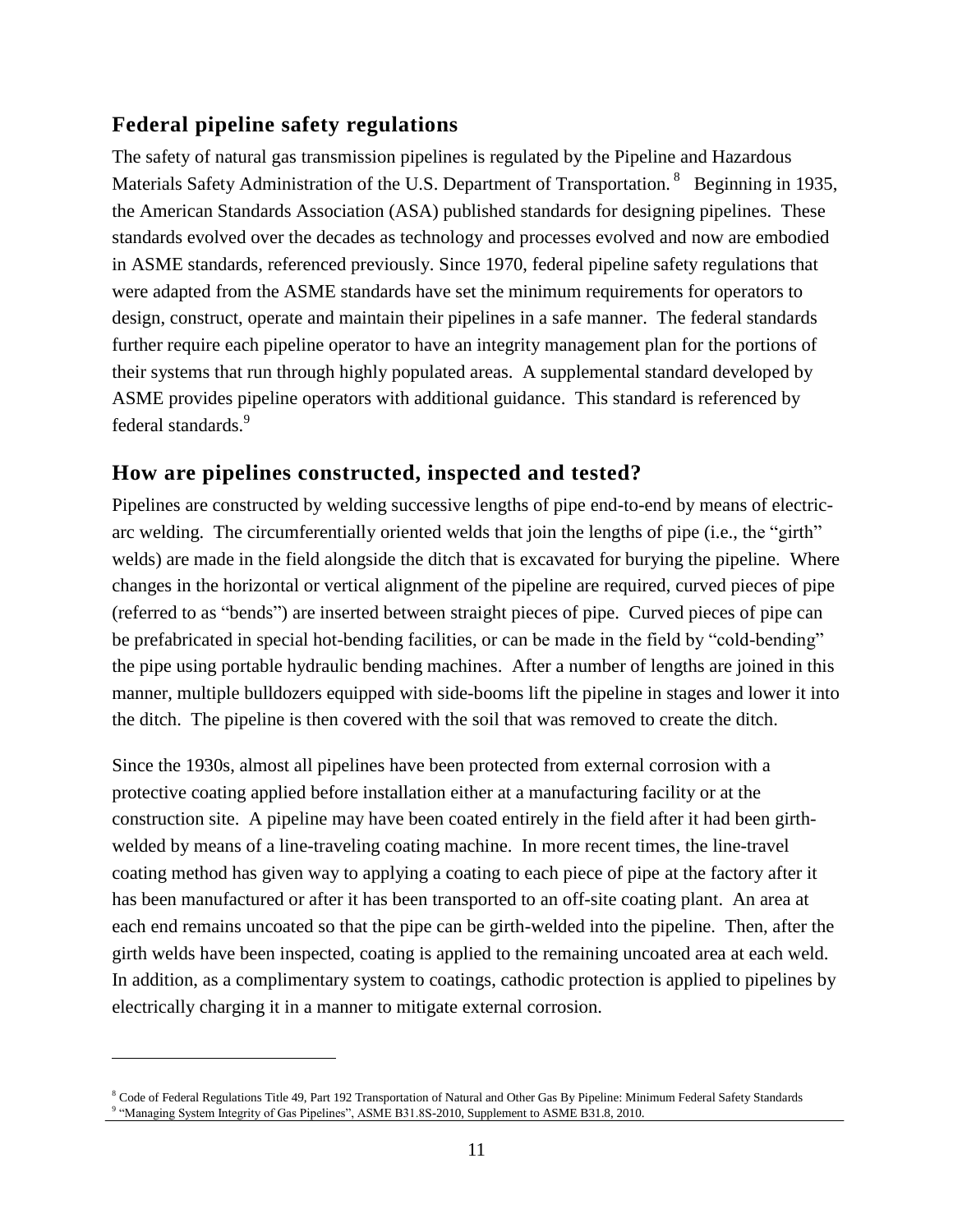After a pipeline has been buried, but before it is put into service, the pipeline is subjected to an internal pressure test to a level higher than the maximum allowable operating pressure to ensure that it is fit for service. The test determines if there are defects that would cause it to rupture at or below its maximum allowable operating pressure (MAOP). Under federal regulations in effect since 1970, the test pressure must be at least 1.1 times MAOP in areas where there are no buildings nearby the pipeline. In the vast majority of pipeline installed currently, the ratio of test pressure to MAOP is at least 1.25 in those areas. In highly populated areas, the required ratio of test pressure to MAOP is 1.5. In all cases, the test pressure of buried pipelines must be held for a minimum of eight hours to detect small leaks. Anomalies in the pipeline that survive such a test are too small to cause the pipeline to rupture while in service. The pre-service internal pressure test thus validates the "fitness for service" of the pipeline.

## <span id="page-15-0"></span>**How are pipelines operated and maintained?**

Pipelines are operated through a "control center," where trained operators dispatch natural gas according to the volume of gas demanded by the users and customers. The operators monitor internal pressures and flow rates and remotely operate compressors and valves to achieve the shipment of the required volumes of gas without allowing the internal pressure at any point in the system to exceed the MAOP. Pressure-relief devices or pressure switches and transmitters provide additional control to ensure that the MAOP is not exceeded.

Pipelines are maintained by trained maintenance personnel. Their job is to ensure that the equipment and pipe are properly functioning, and that the pipeline is protected adequately from various threats described below.

Standard inspection processes are used to validate the efficacy of these operation and maintenance practices. These processes range from validating that the protections systems are operating to confirming that the protection systems have achieved their goal. Within the past several decades, in-line inspection and direct assessment technology have augmented the standard inspection and "fitness for service" processes.

## <span id="page-15-1"></span>**PIPELINE INCIDENTS AND THE ROLE OF PIPELINE AGE**

This section of the report describes the various phenomena that can threaten the integrity of a natural gas transmission pipeline.

#### <span id="page-15-2"></span>**What can go wrong?**

If pipelines are properly designed, inspected, tested, operated and maintained as described previously, what can go wrong? Pipelines occasionally "rupture" or "leak". Occurrences of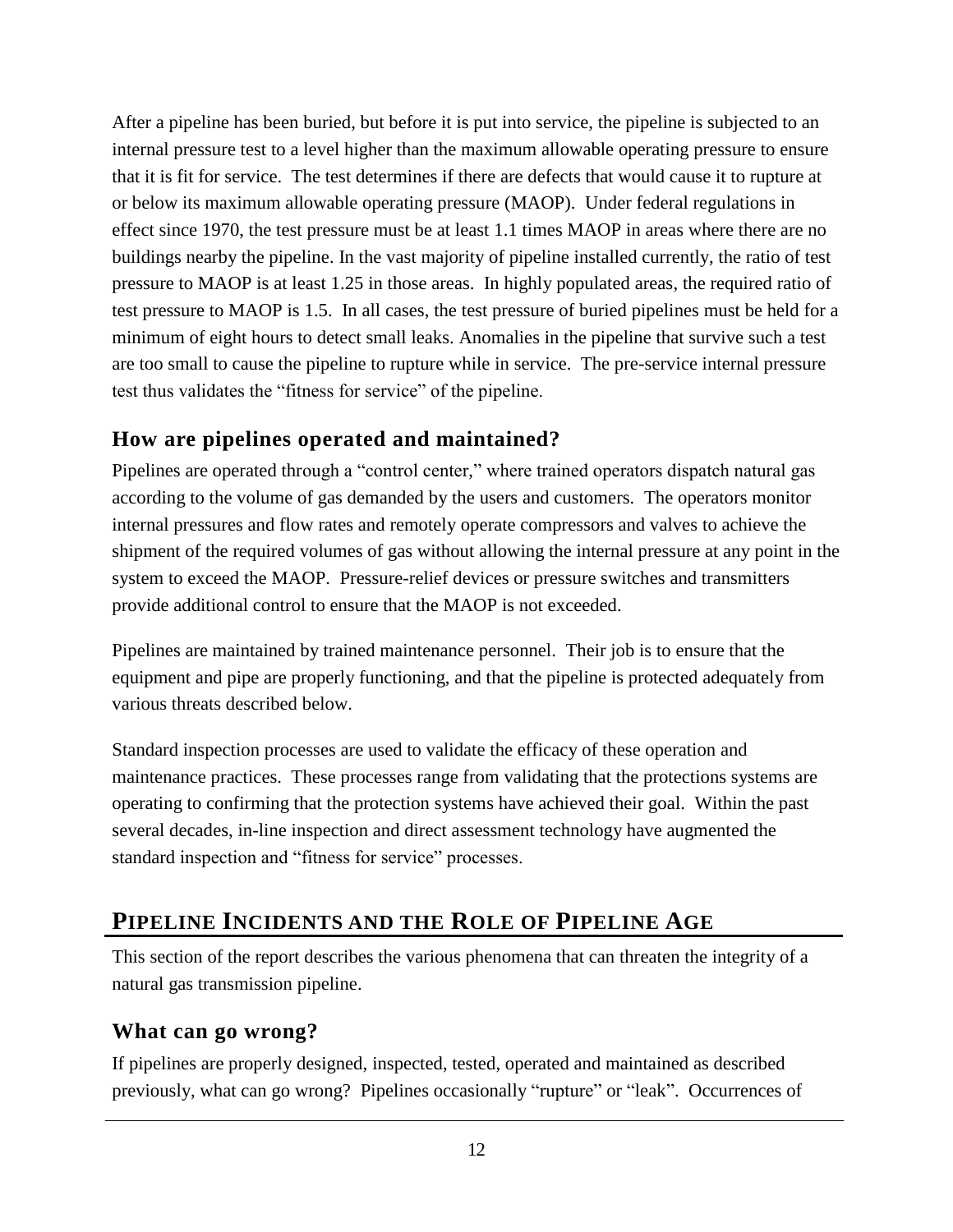pipeline ruptures or serious leak incidents are a matter of public record<sup>10</sup>. The record shows that during the 20-year period from 1992 through 2011, there were 2,059 reportable incidents. Reportable incidents can range from incidents meeting a public nuisance level, to a significant incident with property damage, or to a serious incident involving injuries. From these data, one can estimate the probability of an incident at any random point if an incident were equally likely at any point in the 305,000 miles of natural gas transmission pipelines in the U.S. The rate for reportable incidents is approximately 0.00034 per mile per year if the likelihood of an incident occurring is the same everywhere.

Pipeline incidents almost invariably are caused by the presence of a weakness in the pipe or component or human error at the time of the incident. What follows is a presentation of the causes of failure incidents that can affect a pipeline. The number of incidents associated with each cause also is provided. A discussion of how pipeline operators mitigate these threats is presented later.

The rates of reportable incidents arising from each of 26 causes of pipeline failure incidents are presented below for a subset of the 20-year data discussed above. These 26 causes of incidents are the categories of reportable incidents used by PHMSA. The focus of this report is the recent PHMSA data from 2002-2009 because the incident reporting criteria were consistent over that time period<sup>11</sup>. During that eight-year period, there were 1,032 reportable natural gas transmission and gathering incidents. The rate of these incidents was 0.00042 per mile per year, slightly higher than the 20-year average.

The incident statistics for 2002-2009 analyzed will be restricted to those 738 incidents that occurred on onshore pipelines only because the causes of offshore incidents tend to differ significantly from those onshore.

 $\overline{a}$ 

Table 1 presents the numbers of incidents by incident-cause category<sup>12</sup>. Because the relationship of incident cause to the age of the pipeline is our main objective, and because not all of the

<sup>10</sup> The record of "reportable" incidents can be found at *<http://www.phmsa.dot.gov/pipeline>* under "Data, Reports, and Library" *Data & Statistics*. Under the heading "Accident/Incident Summary Statistics" and the subheading "All Reported Incidents (Gas Transmission Tab and Gas Gathering Tab)"

 $<sup>11</sup>$  From time to time PHMSA changes the reporting threshold or the reporting requirements. Usually, the changes result in more data being</sup> acquired. It is difficult to analyze data from two or more periods where the reporting requirements were not the same, because of confounding of effects of differences in the data from the different periods.

 $12$  Note that the PHMSA reportable incident database lists 25 incident cause categories. In Table 1, a twenty-sixth cause, Stress Corrosion Cracking (SCC), is added because twelve SCC incidents are separated from the External Corrosion cause category. Accordingly, the External Corrosion cause category in Table 1 shows only 83 incidents whereas in the PHMSA database 95 External Corrosion incidents are listed because they include the 12 SCC incidents. SCC is discussed separately because it requires a mitigation program that is significantly different from that applied to mitigate external corrosion.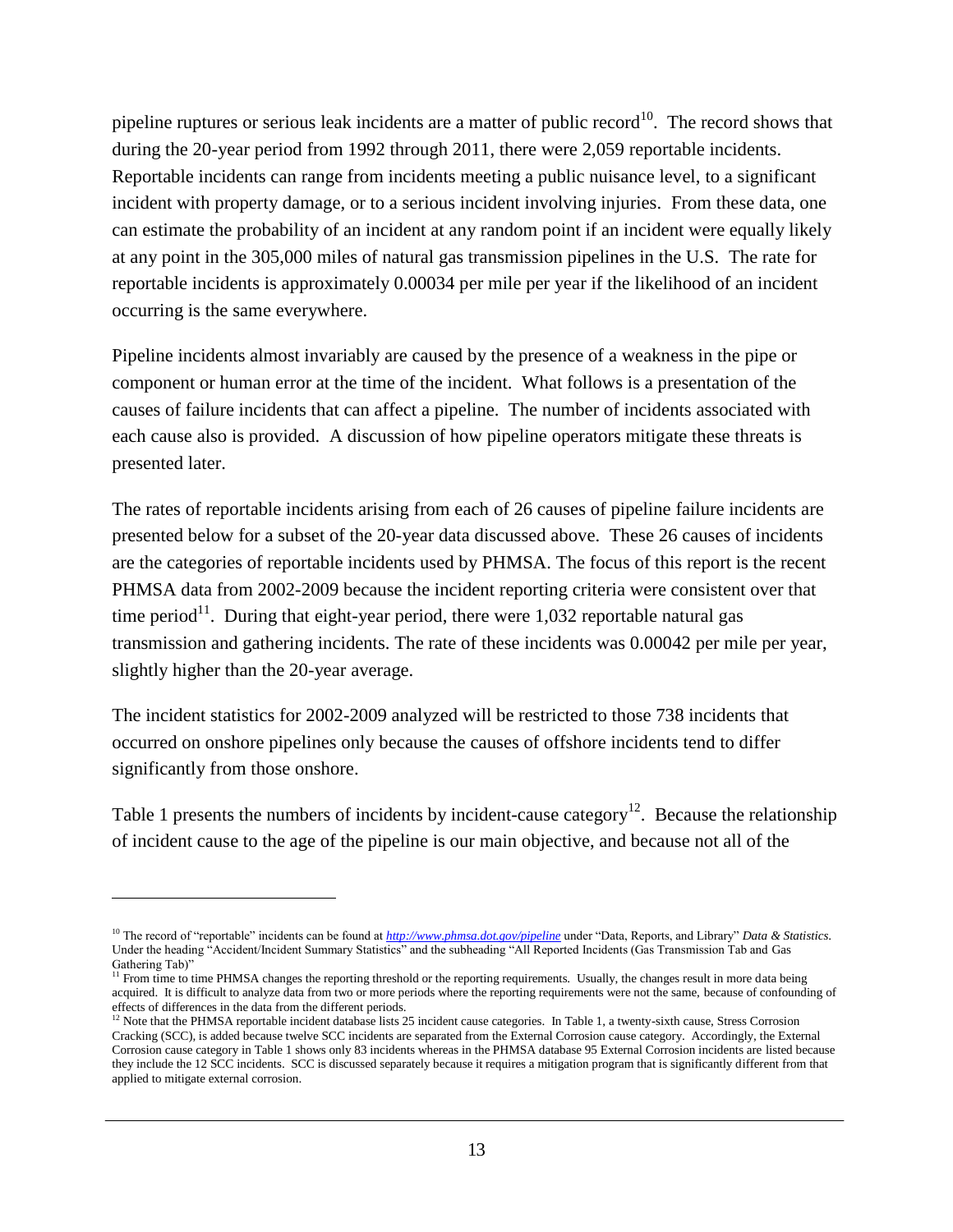reports gave the age of the pipeline, it was necessary to pare the number of incidents analyzed down from 738 to the 598 incidents where the age of the pipe was reported.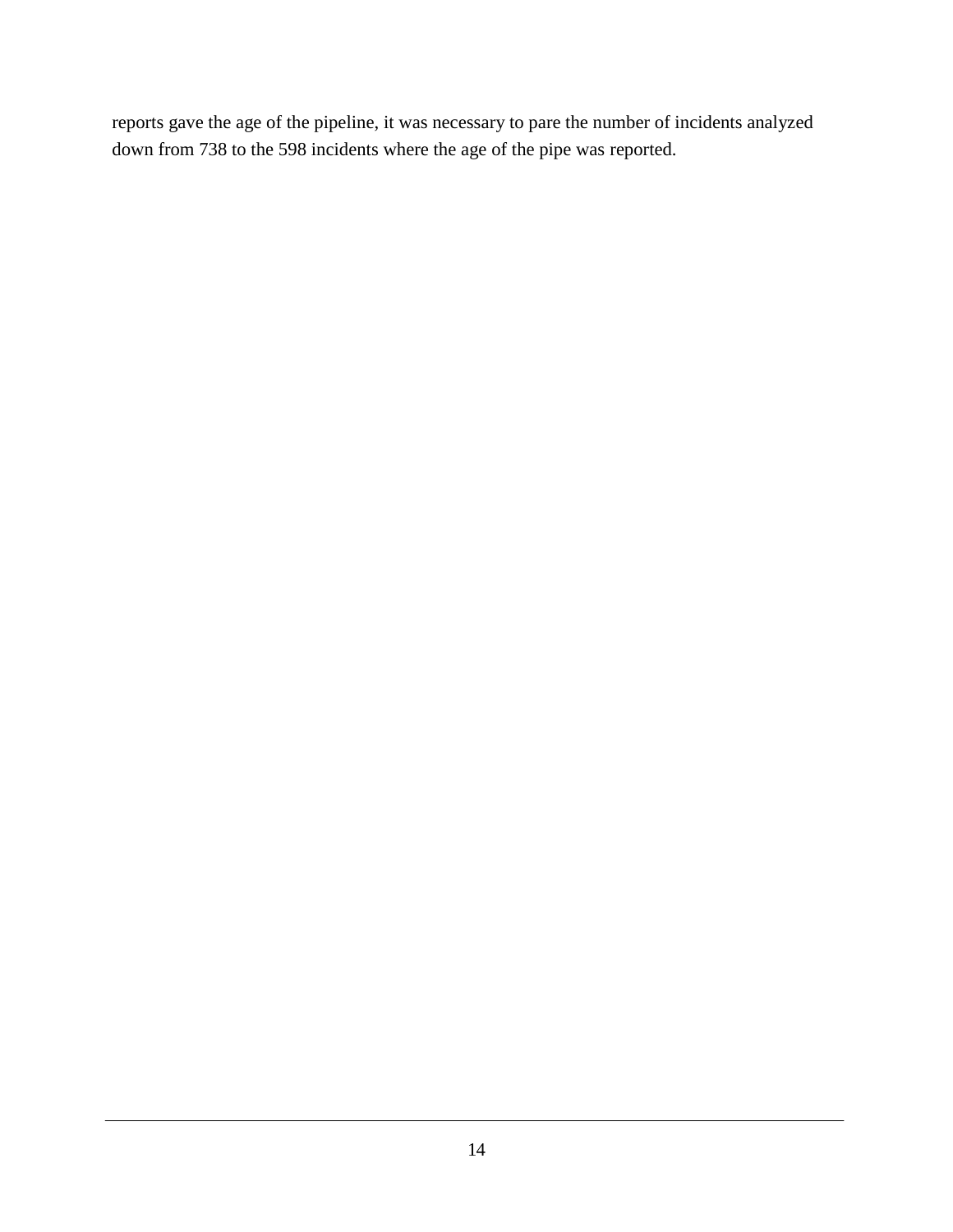#### <span id="page-18-0"></span>**Table 1. Categories of Reportable Incidents on Gas Transmission and Gathering Pipelines during the Period 2002-2009**

| Cause<br>Number | Category                         | Number of<br>Incidents | Number of Incidents<br>Where Age Was<br>Reported | Percent of Total<br>Where Age Was<br>Known |
|-----------------|----------------------------------|------------------------|--------------------------------------------------|--------------------------------------------|
| $\mathbf{1}$    | <b>External Corrosion</b>        | 83                     | 83                                               | 13.9                                       |
| $\overline{2}$  | <b>Internal Corrosion</b>        | 47                     | 46                                               | 7.7                                        |
| 3               | Earth Movement                   | 16                     | 13                                               | 2.2                                        |
| $\overline{4}$  | Lightning                        | $\overline{12}$        | 8                                                | 1.3                                        |
| 5               | Heavy Rains/Floods               | 27                     | 15                                               | 2.5                                        |
| 6               | Temperature                      | $\overline{4}$         | 3                                                | 0.5                                        |
| $\overline{7}$  | <b>High Winds</b>                | $\overline{7}$         | $\overline{5}$                                   | 0.8                                        |
| $\,8\,$         | <b>Operator Excavation</b>       | 24                     | 17                                               | 2.8                                        |
| 9               | Third Party Excavation           | 124                    | 101                                              | 16.9                                       |
| 10              | Fire/Explosion                   | 12                     | $\overline{9}$                                   | 1.5                                        |
| 11              | Vehicle                          | $\overline{48}$        | $\overline{39}$                                  | 6.5                                        |
| 12              | <b>Rupture of Previously</b>     | $\overline{7}$         | 6                                                |                                            |
|                 | Damaged Pipe                     |                        |                                                  | 1.0                                        |
| 13              | Vandalism                        | $\overline{4}$         | 3                                                | 0.5                                        |
| 14              | <b>Body of Pipe</b>              | 26                     | 21                                               | 3.5                                        |
| $\overline{15}$ | Component                        | 19                     | 18                                               | 3.0                                        |
| 16              | Joint                            | 15                     | 12                                               | 2.0                                        |
| 17              | <b>Butt Welds</b>                | 32                     | 25                                               | 4.2                                        |
| 18              | Fillet                           | 9                      | 6                                                | 1.0                                        |
| 19              | Pipe Seam                        | 18                     | 16                                               | 2.7                                        |
| 20              | Malfunction of                   | 55                     | 35                                               |                                            |
|                 | Control/Relief System            |                        |                                                  | 5.9                                        |
| 21              | Threads Stripped/Broken          | 15                     | 14                                               | 2.3                                        |
| 22              | Leaking Seal/Packing             | 9                      | 9                                                | 1.5                                        |
| 23              | <b>Incorrect Operation</b>       | 23                     | 15                                               | 2.5                                        |
| 24              | Miscellaneous                    | 68                     | 48                                               | 8.0                                        |
| 25              | Unknown*                         | 22                     | 20                                               | 3.3                                        |
| 26              | <b>Stress Corrosion Cracking</b> | $\overline{12}$        | 11                                               | 1.8                                        |
| <b>TOTAL</b>    |                                  | 738                    | 598                                              | 100                                        |

 Of the 22 incidents classified as "Unknown," 10 incidents were still under investigation at the time the reports were submitted, and for the other 12 incidents no cause was determined. No analysis of these incidents is possible because the factors that caused these incidents are not identified.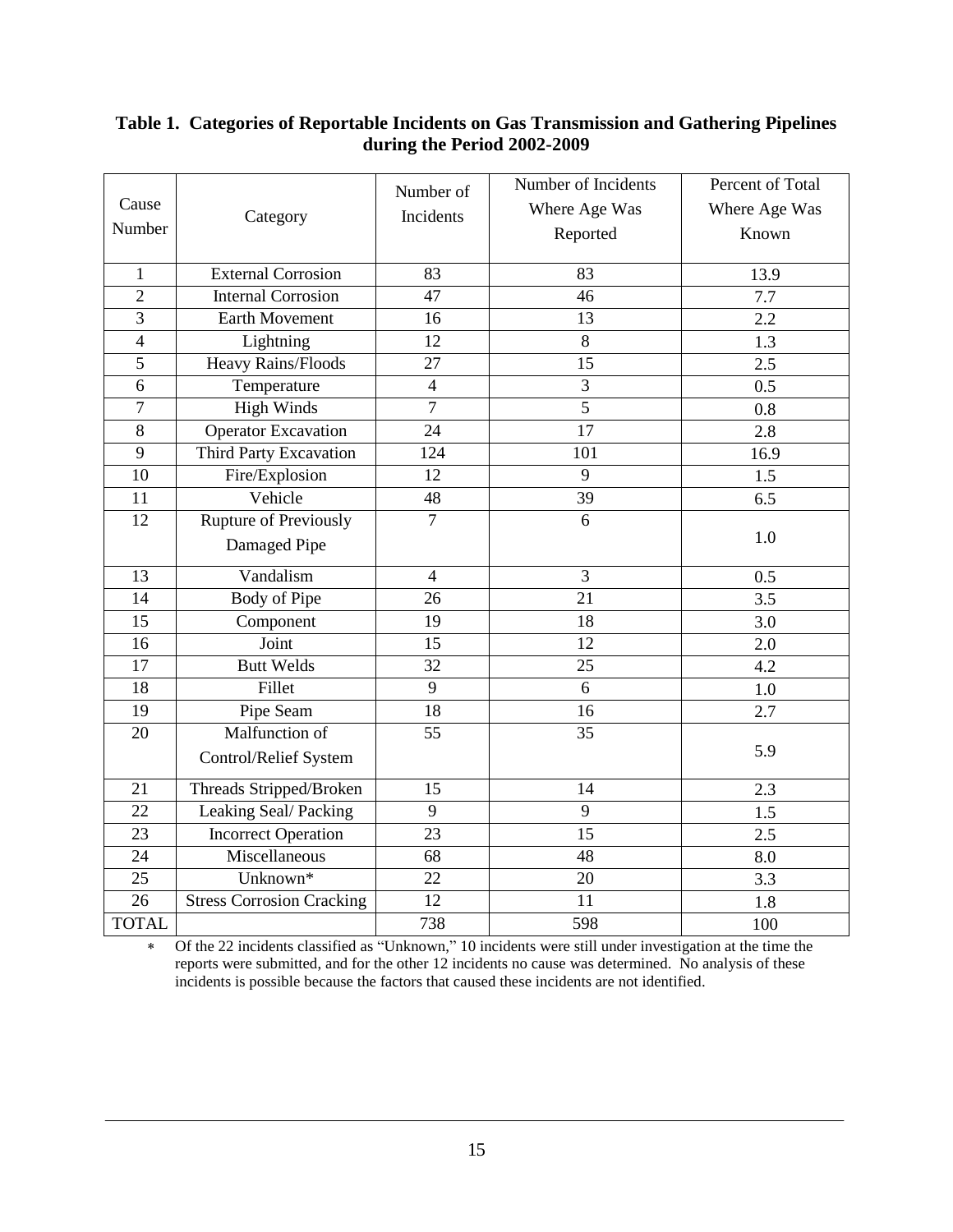#### <span id="page-19-0"></span>**Is Pipeline Age a Factor in the Occurrence of Incidents?**

Some of these causes are attributable to pipeline age because of a higher correlation between incident frequency and the period when the pipeline was installed. Our analysis focuses on the 598 accidents where usable data regarding pipeline age exists. Of these accidents, we show that 507 of them or 85% of these causes, do not exhibit any correlation with age.

At the outset, it should be noted that there is no time-dependent degradation of the steel itself. The properties of the steels that comprise natural gas pipelines (including the oldest steel pipelines in service) do not change appreciably with time; that is, the pipe steel does not "wear out." This fact was established in a previous report sponsored by the INGAA Foundation<sup>13</sup>. The actual level of safety associated with a given pipeline depends on how well it is defended against the various threats to its integrity that can create injurious defects in the pipe. Mitigation of threats and verification of fitness for service are necessary to keep a pipeline safe regardless of its age.

The relationships of incident causes to the age of the pipeline are shown in Table 2 (on page 17). The grouping of the incident data by decade for age was chosen because of the availability of the initial construction dates and in-service inventories of gas transmission pipelines in the PHMSA database. This decade range depicts not only the length of time that the pipeline has been in service, but provides a rough surrogate of the manufacturing methods of the pipe, the construction methods used to install the pipe and operating and maintenance practices.

To see easily where age could be a factor for a particular cause of incidents, it is useful to view these same data divided by the percentage of pipe presently installed in the pipeline system in each age group. This view normalizes the incident statistics by the amount by pipe by age in the existing infrastructure. The resulting numbers are shown in Table 3. Cells where the percentage of incidents significantly exceeds the percentage of pipe of a particular vintage (i.e. where the ratio is greater than 1.5) are highlighted because they correspond to concentrations of incidents within a particular age bracket suggesting age dependence. For the cause "External Corrosion," for example, 29% of the incidents occurred in the 12% of the pipe that was installed prior to 1950. The number "2.39" in the highlighted cell of Table 3 is simply 29% (the percentage of external corrosion incidents that occurred in pre-1950 pipe) divided by 12% (the amount of the pipeline infrastructure installed prior to 1950). The numbers in all of the cells in Table 3 were calculated in the same manner, and the highlighted cells show the vintage categories where incidents of a particular cause occurred significantly more frequently.

 $\overline{a}$ 

<sup>&</sup>lt;sup>13</sup> Clark, E,B,, Leis, B.N., and Eiber, R.J., "Integrity Characteristics of Vintage Pipelines," Appendix C, The INGAA Foundation, Inc., 2005.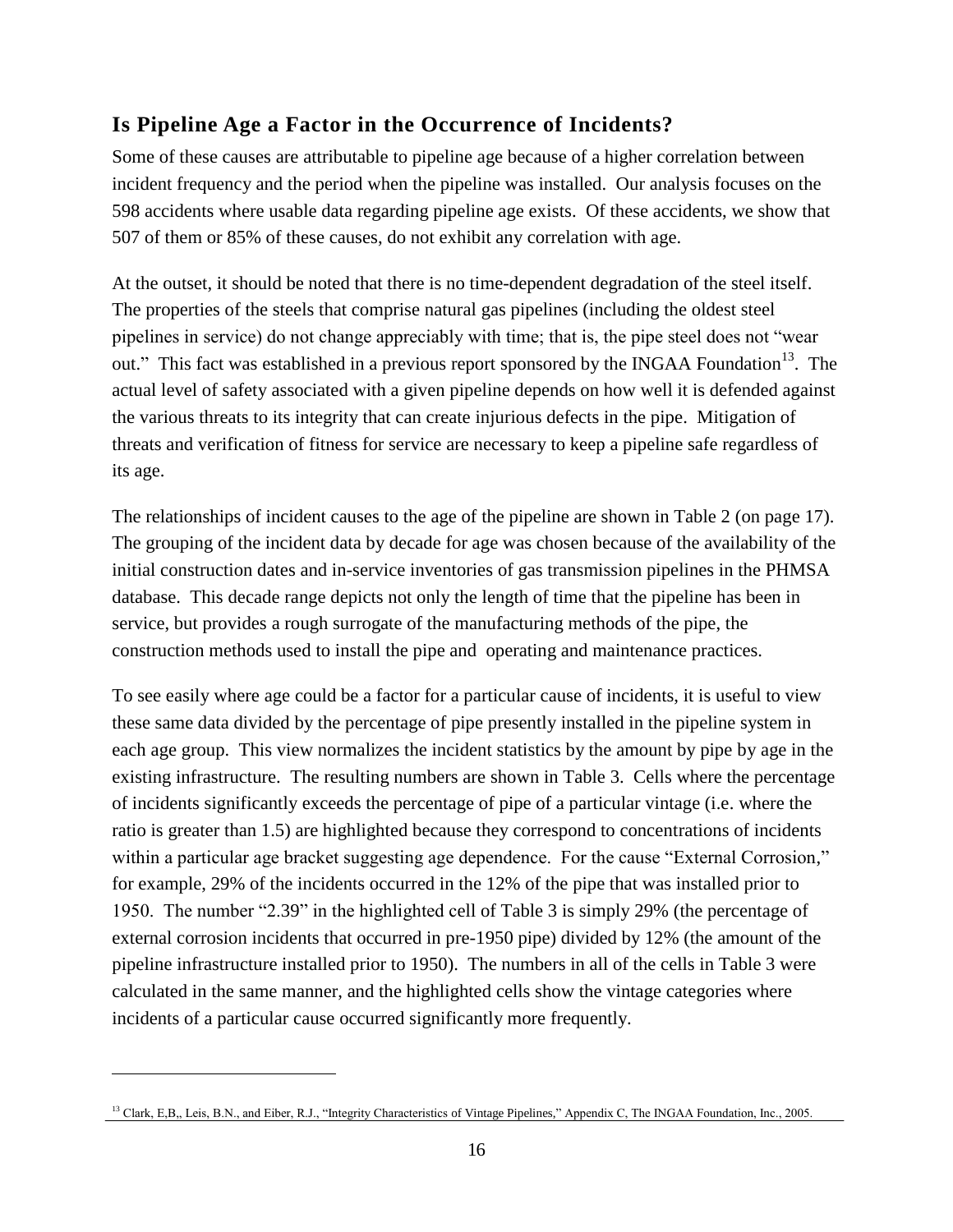| Incident<br>Cause                        | Incidents in<br>the 12% of<br>pipe<br>presently in<br>service that<br>was intalled<br>prior to 1950 | Incidents in<br>the 25% of<br>pipe<br>presently in<br>service that<br>was intalled<br>between 1950<br>and 1959 | Incidents in<br>the 23% of<br>pipe<br>presently in<br>service that<br>was intalled<br>between 1960<br>and 1969 | Incidents in<br>the 10% of<br>pipe<br>presently in<br>service that<br>was intalled<br>between<br>1970 and<br>1979 | Incidents in<br>the 10% of<br>pipe<br>presently in<br>service that<br>was intalled<br>between<br>1980 and<br>1989 | Incidents in<br>the 10% of<br>pipe<br>presently in<br>service that<br>was intalled<br>between<br>1990 and<br>1999 | Incidents in<br>the 10% of<br>pipe<br>presently in<br>service that<br>was intalled<br>between<br>2000 and<br>2009 |
|------------------------------------------|-----------------------------------------------------------------------------------------------------|----------------------------------------------------------------------------------------------------------------|----------------------------------------------------------------------------------------------------------------|-------------------------------------------------------------------------------------------------------------------|-------------------------------------------------------------------------------------------------------------------|-------------------------------------------------------------------------------------------------------------------|-------------------------------------------------------------------------------------------------------------------|
| External                                 |                                                                                                     |                                                                                                                |                                                                                                                |                                                                                                                   |                                                                                                                   |                                                                                                                   |                                                                                                                   |
| Corrosion                                | 29%                                                                                                 | 22%                                                                                                            | 31%                                                                                                            | 11%                                                                                                               | 2%                                                                                                                | 4%                                                                                                                | 1%                                                                                                                |
| Internal                                 |                                                                                                     |                                                                                                                |                                                                                                                |                                                                                                                   |                                                                                                                   |                                                                                                                   |                                                                                                                   |
| Corrosion                                | 4%                                                                                                  | 20%                                                                                                            | 39%                                                                                                            | 11%                                                                                                               | 22%                                                                                                               | 4%                                                                                                                |                                                                                                                   |
| Earth                                    |                                                                                                     |                                                                                                                |                                                                                                                |                                                                                                                   |                                                                                                                   |                                                                                                                   |                                                                                                                   |
| Movement                                 | 15%                                                                                                 | 23%                                                                                                            | 31%                                                                                                            | 15%                                                                                                               | 8%                                                                                                                | 0%                                                                                                                | 8%                                                                                                                |
| Lightning                                | 0%                                                                                                  | 25%                                                                                                            | 25%                                                                                                            | 38%                                                                                                               | 0%                                                                                                                | 0%                                                                                                                | 13%                                                                                                               |
| Heavy                                    |                                                                                                     |                                                                                                                |                                                                                                                |                                                                                                                   |                                                                                                                   |                                                                                                                   |                                                                                                                   |
| Rains/Floods                             | 27%                                                                                                 | 33%                                                                                                            | 0%                                                                                                             | 20%                                                                                                               | 7%                                                                                                                | 7%                                                                                                                | 7%                                                                                                                |
| Temperature                              | 0%                                                                                                  | 0%                                                                                                             | 100%                                                                                                           | 0%                                                                                                                | 0%                                                                                                                | 0%                                                                                                                | 0%                                                                                                                |
| <b>High Winds</b>                        | 0%                                                                                                  | 67%                                                                                                            | 0%                                                                                                             | 0%                                                                                                                | 0%                                                                                                                | 17%                                                                                                               | 17%                                                                                                               |
| Op. Exc.                                 |                                                                                                     |                                                                                                                |                                                                                                                |                                                                                                                   |                                                                                                                   |                                                                                                                   |                                                                                                                   |
| Damage                                   | 0%                                                                                                  | 18%                                                                                                            | 35%                                                                                                            | 24%                                                                                                               | 6%                                                                                                                | 12%                                                                                                               | 6%                                                                                                                |
| <b>Third Party</b>                       |                                                                                                     |                                                                                                                |                                                                                                                |                                                                                                                   |                                                                                                                   |                                                                                                                   |                                                                                                                   |
| Exc.                                     | 20%                                                                                                 | 25%                                                                                                            | 25%                                                                                                            | 9%                                                                                                                | 8%                                                                                                                | 10%                                                                                                               | 4%                                                                                                                |
| Fire/Explosion                           |                                                                                                     | 11%                                                                                                            | 11%                                                                                                            | 11%                                                                                                               | 11%                                                                                                               | 44%                                                                                                               | 11%                                                                                                               |
| Vehicle                                  | 10%                                                                                                 | 15%                                                                                                            | 23%                                                                                                            | 8%                                                                                                                | 18%                                                                                                               | 15%                                                                                                               | 10%                                                                                                               |
| Rupture of<br>Previously<br>Damaged Pipe | 33%                                                                                                 |                                                                                                                | 17%                                                                                                            | 17%                                                                                                               |                                                                                                                   | 17%                                                                                                               | 17%                                                                                                               |
| Vandalism                                | 67%                                                                                                 | 0%                                                                                                             | 0%                                                                                                             | 33%                                                                                                               | 0%                                                                                                                | 0%                                                                                                                | 0%                                                                                                                |
| Body of Pipe                             | 24%                                                                                                 | 48%                                                                                                            | 14%                                                                                                            | 10%                                                                                                               | 5%                                                                                                                | 0%                                                                                                                |                                                                                                                   |
| Component                                | 22%                                                                                                 | 22%                                                                                                            | 6%                                                                                                             | 11%                                                                                                               | 11%                                                                                                               | 0%                                                                                                                | 28%                                                                                                               |
| Joint                                    | 8%                                                                                                  | 17%                                                                                                            | 8%                                                                                                             | 17%                                                                                                               | 17%                                                                                                               | 8%                                                                                                                | 25%                                                                                                               |
| <b>Butt Weld</b>                         | 20%                                                                                                 | 24%                                                                                                            | 28%                                                                                                            | 8%                                                                                                                | 8%                                                                                                                | 4%                                                                                                                | 8%                                                                                                                |
| Fillet                                   | 17%                                                                                                 | 17%                                                                                                            | 17%                                                                                                            | 17%                                                                                                               | 0%                                                                                                                | 17%                                                                                                               | 17%                                                                                                               |
| Seam                                     | 6%                                                                                                  | 69%                                                                                                            | 19%                                                                                                            | 0%                                                                                                                | 0%                                                                                                                | 0%                                                                                                                | 6%                                                                                                                |
| <b>MCRE</b>                              | 3%                                                                                                  | 9%                                                                                                             | 6%                                                                                                             | 14%                                                                                                               | 17%                                                                                                               | 20%                                                                                                               | 31%                                                                                                               |
| <b>TSBPC</b>                             | 7%                                                                                                  | 7%                                                                                                             | 36%                                                                                                            | 0%                                                                                                                | 21%                                                                                                               | 0%                                                                                                                | 29%                                                                                                               |
| <b>LSPP</b>                              | 0%                                                                                                  | 11%                                                                                                            | 11%                                                                                                            | 11%                                                                                                               | 33%                                                                                                               | 11%                                                                                                               | 22%                                                                                                               |
| Incorrect                                |                                                                                                     |                                                                                                                |                                                                                                                |                                                                                                                   |                                                                                                                   |                                                                                                                   |                                                                                                                   |
| Operations                               | 0%                                                                                                  | 20%                                                                                                            | 20%                                                                                                            | 27%                                                                                                               | 20%                                                                                                               | 0%                                                                                                                | 13%                                                                                                               |
| Miscellaneous                            | 2%                                                                                                  | 25%                                                                                                            | 17%                                                                                                            | 8%                                                                                                                | 8%                                                                                                                | 10%                                                                                                               | 29%                                                                                                               |
| Unknown                                  | 25%                                                                                                 | 25%                                                                                                            | 5%                                                                                                             | 10%                                                                                                               | 5%                                                                                                                | 10%                                                                                                               | 20%                                                                                                               |
| <b>Stress</b>                            |                                                                                                     |                                                                                                                |                                                                                                                |                                                                                                                   |                                                                                                                   |                                                                                                                   |                                                                                                                   |
| Corrosion<br>Cracking                    | 18%                                                                                                 | 18%                                                                                                            | 64%                                                                                                            | 0%                                                                                                                | 0%                                                                                                                | 0%                                                                                                                | 0%                                                                                                                |
|                                          |                                                                                                     |                                                                                                                |                                                                                                                |                                                                                                                   |                                                                                                                   |                                                                                                                   |                                                                                                                   |

<span id="page-20-0"></span>**Table 2. Percent of Incidents by Cause that Occurred in a Pipe of a Given Vintage**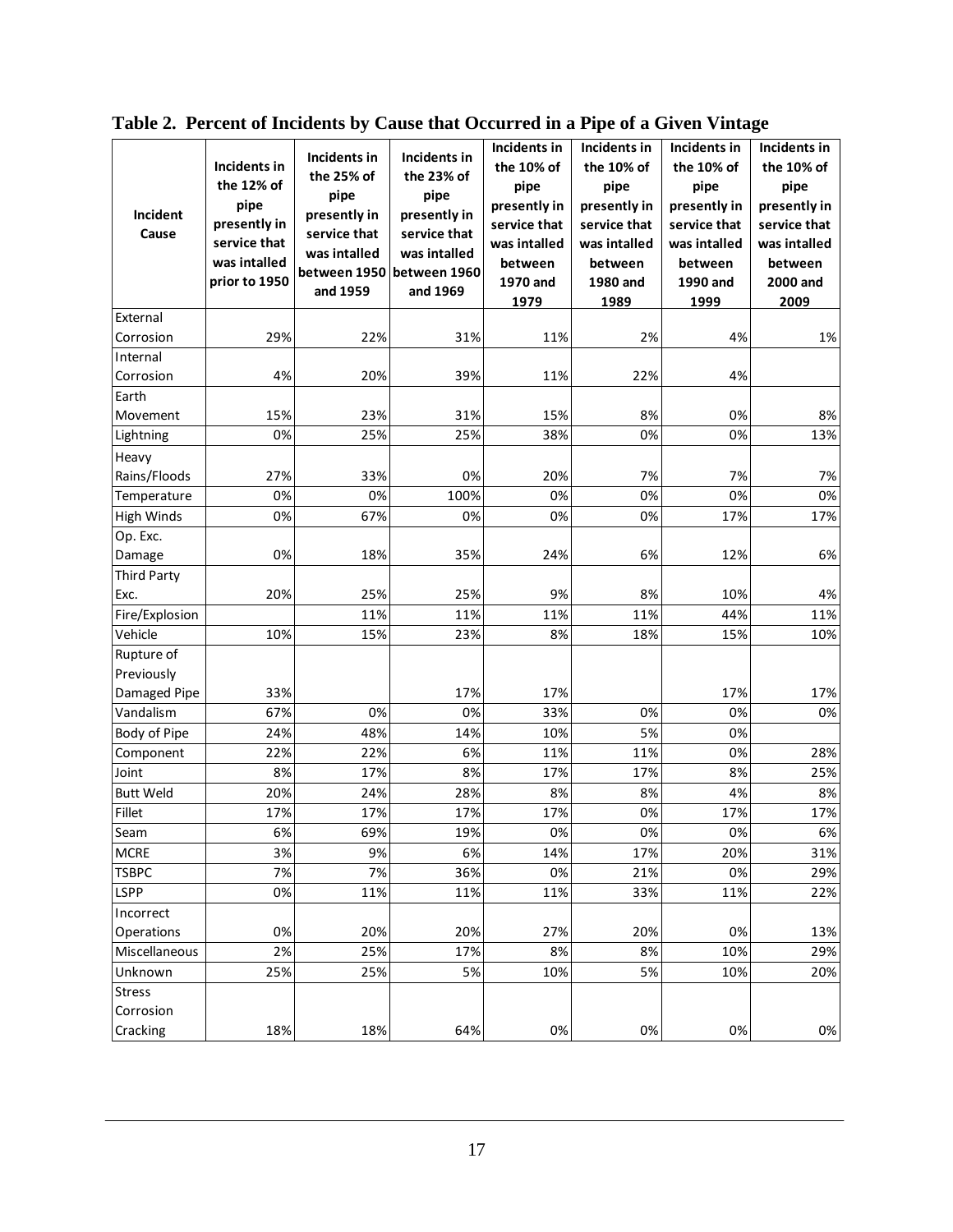**Table 3. Distribution of Incidents by Cause by Pipeline Age** 

<span id="page-21-0"></span>

| Incident<br>Cause        | Incidents in<br>the 12% of<br>pipe<br>presently in<br>service that<br>was intalled<br>prior to 1950 | Incidents in<br>the 25% of<br>pipe<br>presently in<br>service that<br>was intalled<br>between 1950<br>and 1959 | Incidents in<br>the 23% of<br>pipe<br>presently in<br>service that<br>was intalled<br>between 1960<br>and 1969 | Incidents in<br>the 10% of<br>pipe<br>presently in<br>service that<br>was intalled<br>between<br>1970 and<br>1979 | Incidents in<br>the 10% of<br>pipe<br>presently in<br>service that<br>was intalled<br>between<br>1980 and<br>1989 | Incidents in<br>the 10% of<br>pipe<br>presently in<br>service that<br>was intalled<br>between<br>1990 and<br>1999 | Incidents in<br>the 10% of<br>pipe<br>presently in<br>service that<br>was intalled<br>between<br>2000 and<br>2009 |
|--------------------------|-----------------------------------------------------------------------------------------------------|----------------------------------------------------------------------------------------------------------------|----------------------------------------------------------------------------------------------------------------|-------------------------------------------------------------------------------------------------------------------|-------------------------------------------------------------------------------------------------------------------|-------------------------------------------------------------------------------------------------------------------|-------------------------------------------------------------------------------------------------------------------|
| External                 |                                                                                                     |                                                                                                                |                                                                                                                |                                                                                                                   |                                                                                                                   |                                                                                                                   |                                                                                                                   |
| Corrosion                | 2.39                                                                                                | 0.89                                                                                                           | 1.34                                                                                                           | 1.06                                                                                                              | 0.21                                                                                                              | 0.43                                                                                                              | 0.11                                                                                                              |
| Internal                 |                                                                                                     |                                                                                                                |                                                                                                                |                                                                                                                   |                                                                                                                   |                                                                                                                   |                                                                                                                   |
| Corrosion                | 0.36                                                                                                | 0.78                                                                                                           | 1.70                                                                                                           | 1.09                                                                                                              | 2.17                                                                                                              | 0.43                                                                                                              | 0.00                                                                                                              |
|                          |                                                                                                     |                                                                                                                |                                                                                                                |                                                                                                                   |                                                                                                                   |                                                                                                                   |                                                                                                                   |
| Earth<br>Movement        |                                                                                                     |                                                                                                                |                                                                                                                |                                                                                                                   |                                                                                                                   |                                                                                                                   |                                                                                                                   |
|                          | 1.28                                                                                                | 0.92                                                                                                           | 1.34                                                                                                           | 1.54                                                                                                              | 0.77                                                                                                              | 0.00                                                                                                              | 0.77                                                                                                              |
| Lightning<br>Heavy       | 0.00                                                                                                | 1.00                                                                                                           | 1.09                                                                                                           | 3.75                                                                                                              | 0.00                                                                                                              | 0.00                                                                                                              | 1.25                                                                                                              |
| Rains/Floods             | 2.23                                                                                                | 1.33                                                                                                           | 0.00                                                                                                           | 2.00                                                                                                              | 0.67                                                                                                              | 0.67                                                                                                              | 0.67                                                                                                              |
| Temperature              | 0.00                                                                                                | 0.00                                                                                                           | 4.35                                                                                                           | 0.00                                                                                                              | 0.00                                                                                                              | 0.00                                                                                                              | 0.00                                                                                                              |
| <b>High Winds</b>        | 0.00                                                                                                | 2.67                                                                                                           | 0.00                                                                                                           | 0.00                                                                                                              | 0.00                                                                                                              | 1.67                                                                                                              | 1.67                                                                                                              |
| Op. Exc.                 |                                                                                                     |                                                                                                                |                                                                                                                |                                                                                                                   |                                                                                                                   |                                                                                                                   |                                                                                                                   |
| Damage                   | 0.00                                                                                                | 0.70                                                                                                           | 1.53                                                                                                           | 2.35                                                                                                              | 0.59                                                                                                              | 1.18                                                                                                              | 0.59                                                                                                              |
| <b>Third Party</b>       |                                                                                                     |                                                                                                                |                                                                                                                |                                                                                                                   |                                                                                                                   |                                                                                                                   |                                                                                                                   |
| Exc.                     | 1.65                                                                                                | 0.99                                                                                                           | 1.08                                                                                                           | 0.89                                                                                                              | 0.79                                                                                                              | 0.99                                                                                                              | 0.40                                                                                                              |
| Fire/Explosion           | 0.00                                                                                                | 0.44                                                                                                           | 0.48                                                                                                           | 1.11                                                                                                              | 1.11                                                                                                              | 4.44                                                                                                              | 1.11                                                                                                              |
| Vehicle                  | 0.86                                                                                                | 0.62                                                                                                           | 1.00                                                                                                           | 0.77                                                                                                              | 1.79                                                                                                              | 1.54                                                                                                              | 1.03                                                                                                              |
| Rupture of               |                                                                                                     |                                                                                                                |                                                                                                                |                                                                                                                   |                                                                                                                   |                                                                                                                   |                                                                                                                   |
| Previously               |                                                                                                     |                                                                                                                |                                                                                                                |                                                                                                                   |                                                                                                                   |                                                                                                                   |                                                                                                                   |
| Damaged Pipe             | 2.78                                                                                                | 0.00                                                                                                           | 0.73                                                                                                           | 1.67                                                                                                              | 0.00                                                                                                              | 1.67                                                                                                              | 1.67                                                                                                              |
| Vandalism                | 5.56                                                                                                | 0.00                                                                                                           | 0.00                                                                                                           | 3.33                                                                                                              | 0.00                                                                                                              | 0.00                                                                                                              | 0.00                                                                                                              |
| Body of Pipe             | 1.98                                                                                                | 1.90                                                                                                           | 0.62                                                                                                           | 0.95                                                                                                              | 0.48                                                                                                              | 0.00                                                                                                              | 0.00                                                                                                              |
| Component                | 1.85                                                                                                | 0.89                                                                                                           | 0.24                                                                                                           | 1.11                                                                                                              | 1.11                                                                                                              | 0.00                                                                                                              | 2.78                                                                                                              |
| Joint                    | 0.69                                                                                                | 0.67                                                                                                           | 0.36                                                                                                           | 1.67                                                                                                              | 1.67                                                                                                              | 0.83                                                                                                              | 2.50                                                                                                              |
| <b>Butt Weld</b>         | 1.67                                                                                                | 0.96                                                                                                           | 1.22                                                                                                           | 0.80                                                                                                              | 0.80                                                                                                              | 0.40                                                                                                              | 0.80                                                                                                              |
| Fillet                   | 1.39                                                                                                | 0.67                                                                                                           | 0.73                                                                                                           | 1.67                                                                                                              | 0.00                                                                                                              | 1.67                                                                                                              | 1.67                                                                                                              |
| Seam                     | 0.53                                                                                                | 2.75                                                                                                           | 0.82                                                                                                           | 0.00                                                                                                              | 0.00                                                                                                              | 0.00                                                                                                              | 0.63                                                                                                              |
| <b>MCRE</b>              | 0.24                                                                                                | 0.34                                                                                                           | 0.25                                                                                                           | 1.43                                                                                                              | 1.71                                                                                                              | 2.00                                                                                                              | 3.14                                                                                                              |
| <b>TSBPC</b>             | 0.59                                                                                                | 0.28                                                                                                           | 1.55                                                                                                           | 0.00                                                                                                              | 2.14                                                                                                              | 0.00                                                                                                              | 2.86                                                                                                              |
| <b>LSPP</b>              | 0.00                                                                                                | 0.44                                                                                                           | 0.48                                                                                                           | 1.11                                                                                                              | 3.33                                                                                                              | 1.11                                                                                                              | 2.22                                                                                                              |
| Incorrect                |                                                                                                     |                                                                                                                |                                                                                                                |                                                                                                                   |                                                                                                                   |                                                                                                                   |                                                                                                                   |
| Operations               | 0.00                                                                                                | 0.80                                                                                                           | 0.87                                                                                                           | 2.67                                                                                                              | 2.00                                                                                                              | 0.00                                                                                                              | 1.33                                                                                                              |
| Miscellaneous            | 0.18                                                                                                | 1.00                                                                                                           | 0.73                                                                                                           | 0.83                                                                                                              | 0.83                                                                                                              | 1.04                                                                                                              | 2.92                                                                                                              |
| Unknown<br><b>Stress</b> | 2.08                                                                                                | 1.00                                                                                                           | 0.22                                                                                                           | 1.00                                                                                                              | 0.50                                                                                                              | 1.00                                                                                                              | 2.00                                                                                                              |
| Corrosion                |                                                                                                     |                                                                                                                |                                                                                                                |                                                                                                                   |                                                                                                                   |                                                                                                                   |                                                                                                                   |
| Cracking                 | 1.50                                                                                                | 0.72                                                                                                           | 2.78                                                                                                           | 0.00                                                                                                              | 0.00                                                                                                              | 0.00                                                                                                              | 0.00                                                                                                              |
|                          |                                                                                                     |                                                                                                                |                                                                                                                |                                                                                                                   |                                                                                                                   |                                                                                                                   |                                                                                                                   |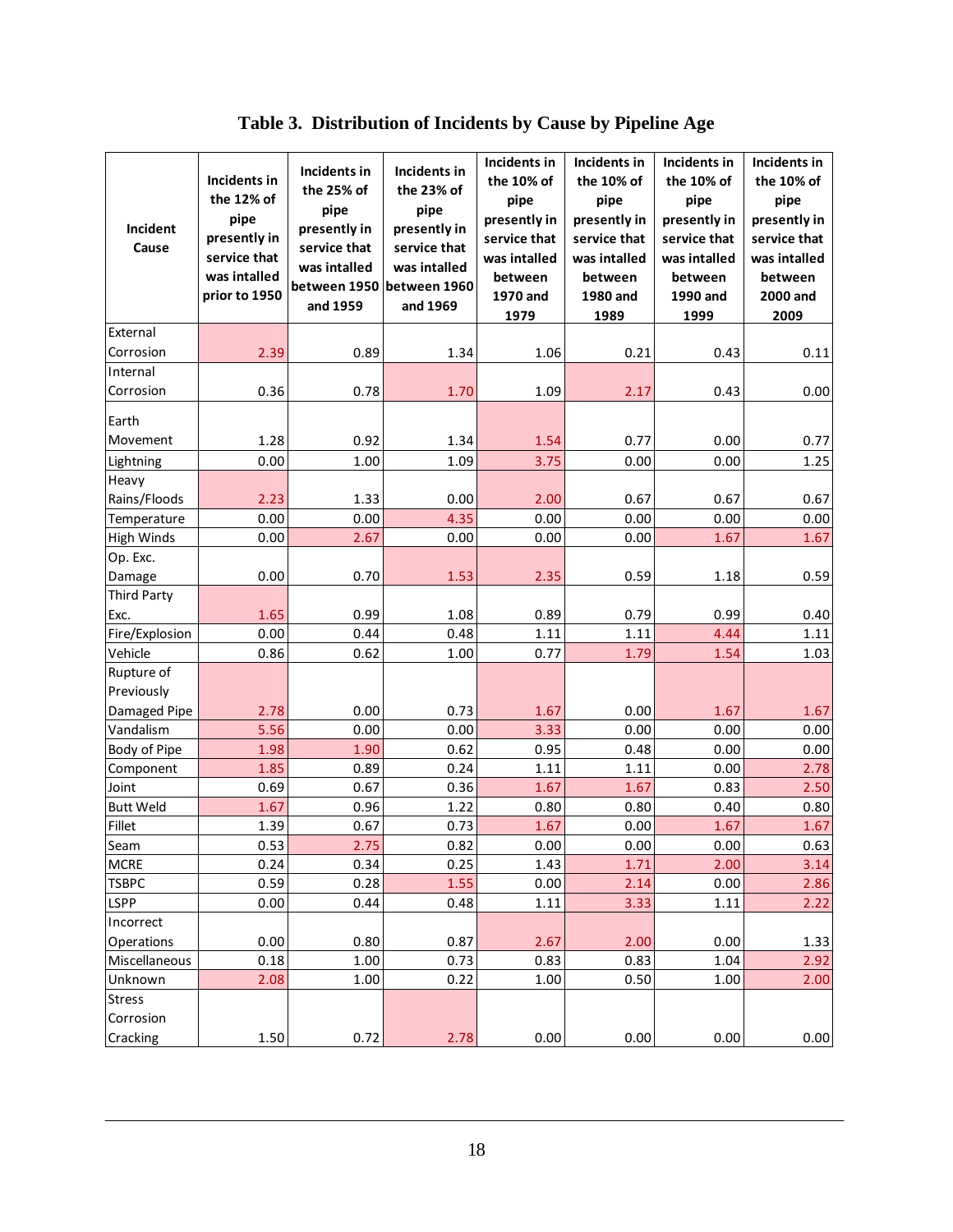As seen in Table 3, some of the highlighted cells occur in the older pipeline age brackets suggesting that age could be a factor for particular causes of incidents.

- External Corrosion incidents were concentrated in pre-1950 pipe.
- Heavy Rains/Floods incidents were concentrated in pre-1950 and 1970s pipe.
- Third Party Excavations were concentrated in pre-1950 pipe.
- Body of Pipe incidents were concentrated in pre-1950 pipe and pipe installed between 1950 and 1959.
- Component-related incidents were concentrated in pre-1950 pipe.
- Butt-weld-related incidents were concentrated in pre-1950 pipe.

It is noted that concentrations of incidents occurred in pre-1950 pipe for the causes: Previously Damaged Pipe, Vandalism, Unknown, and Miscellaneous. These concentrations can be ignored for the following reasons. In the cases involving Previously Damaged Pipe and Vandalism the numbers of incidents were too small (6 for Previously Damaged Pipe, 3 for Vandalism) to be meaningful. The same reasoning applies to the age-related concentrations of incidents cases involving Temperature (3 incidents) and High Winds (5 incidents). In the case of incidents with unknown or miscellaneous causes, there is nothing to be gained from analyzing the numbers by decade.

What accounts for the apparent tendency of the incident causes in the bullet list above to occur more often in older pipelines? Some possible reasons are discussed below.

#### **a. External Corrosion**

The likely reasons that older pipelines seem to be more susceptible to external corrosion are that some of the oldest pipelines were installed with no coating, and that the use of cathodic protection did not become common until the 1940s and 1950s. Even though many older pipelines were retrofitted with cathodic protection systems, metal loss occurring prior to the installation of cathodic protection probably established a lower baseline from which the corrosion could continue. If the corrosion continued even at a lower rate after the installation of cathodic protection, failure still would be more likely than in a pipeline that was adequately protected from its outset. Another possible contributor to the higher rate of external corrosion incidents is that some older pipelines were not designed to accommodate in-line inspection (ILI) tools. These ILI tools are now used effectively to find and repair corrosion-caused metal loss defects before they can become large enough to cause a pipeline to fail. They also provide additional guidance on where to increase cathodic protection levels or reinstall protective coating. The drop-off in external corrosion failures seen in Table 3 for newer pipe probably is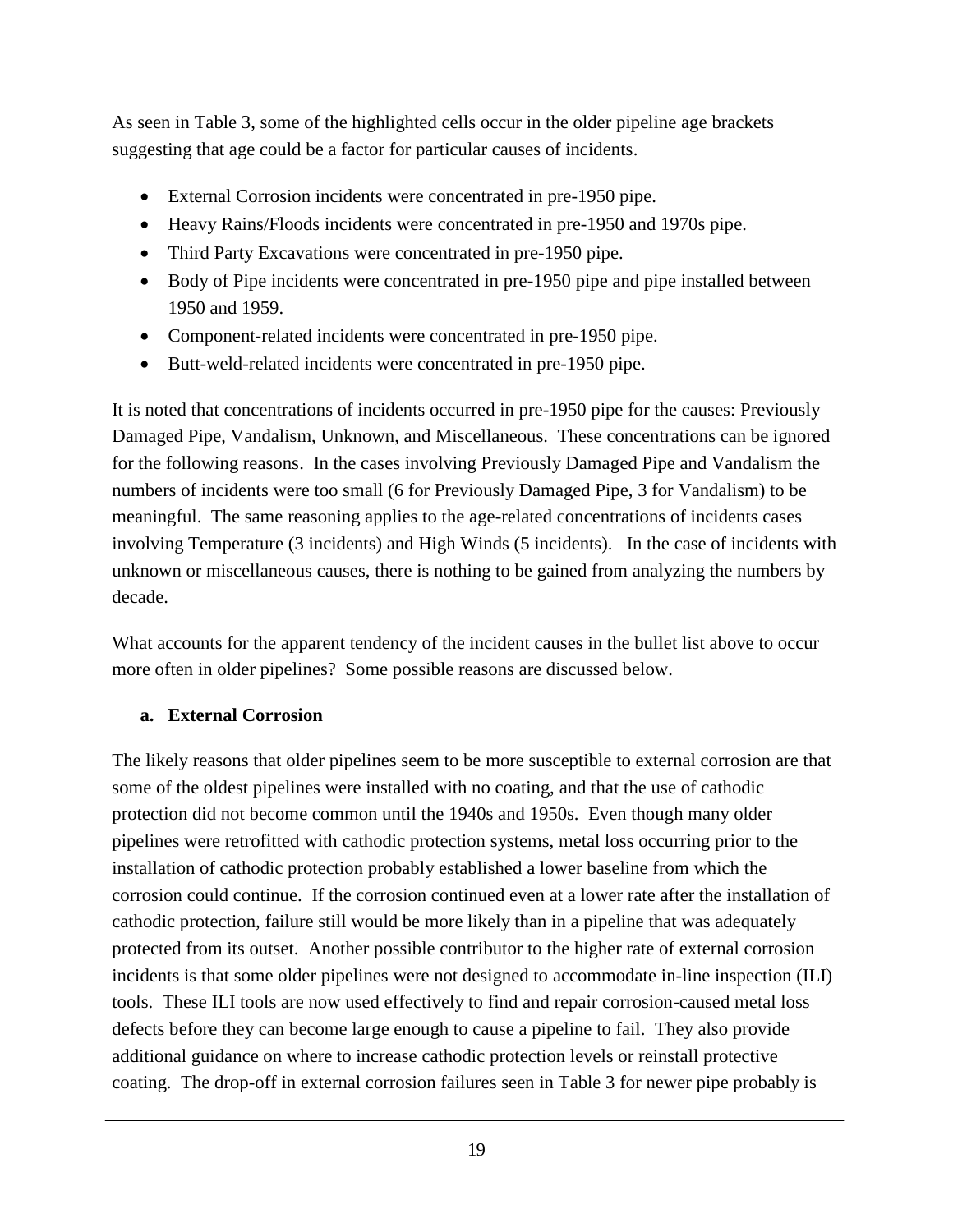the result of the advent of the use of high-technology coatings such as fusion-bonded epoxy in use since the 1970s and the application of cathodic protection early in the life of the pipeline.

#### **b. Internal Corrosion**

Two concentrations of internal corrosion incidents are seen in Table 3, neither of which suggests that internal corrosion is an age-related cause of incidents. One concentration occurred in the decade of the 1960s, and one occurred in the decade of the 1980s. Because there is no apparent reason why pipelines installed in these decades would be more susceptible to internal corrosion than pipeline installed in other decades, these concentrations are assumed to have been random occurrences and are ignored.

#### **c. Heavy Rains/Floods**

The fact that older pipelines were more susceptible to failure from heavy rains/floods than newer pipelines is probably a function of older pipelines having been in their location longer. A longer time in service increases the likelihood of removal of trench cover by scouring or undercutting of soil around the pipe due to increased water velocities caused by heavy rains or flooding. Opencut trench crossing are used for streams and smaller bodies of water. Older pipelines were installed in trenches made in the bottoms of rivers and other water crossings and may not have been given as much cover near the banks of rivers as pipelines have received more recently. Horizontal directional drilling has been used in the construction of many water crossings since the early 1980s and is the predominant technique used in the last 10 years for rivers and large bodies of water. Operators can ensure that the pipe underwater is protected by conducting periodic surveys and observation of soil movement on banks along the water. Where there is erosion, soil and rip-rap (rock) can be added along banks and stabilized with techniques such as matting. In rivers and streams, stone and rock can be added to provide cover or the crossing can be retrenched.

It is noted that there was also a concentration of incidents in the 1970s for which there is no reason why there would be age related incidents involving heavy rains/floods. Therefore that decade has been ignored as age related.

#### **d. Excavation Damage**

Older pipelines sustained more third-party damage incidents than newer pipelines if one assumes an equal probability of excavation activities by third parties. This outcome probably is the result of older pipelines being less well-marked and buried at shallower depths than newer pipelines. Another possible contributing factor is that older pipeline materials are probably less resistant to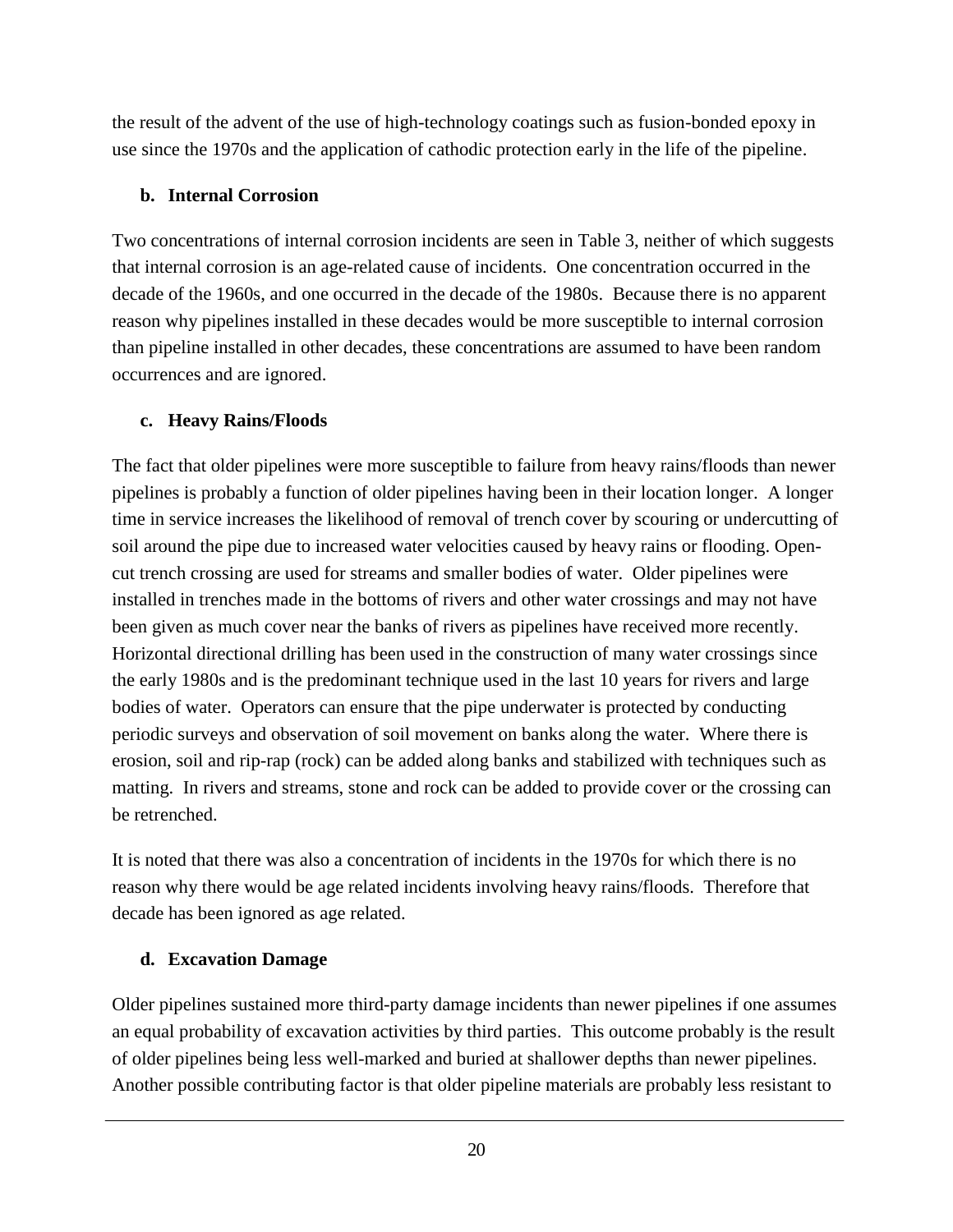failure than newer materials when hit by heavy excavating equipment. Interestingly, the older pipelines did not seem to be more affected by operator excavation damage than the newer pipelines, possibly due to operators applying greater diligence than third-party excavators. The above-ground portions of older pipelines did not appear to be any more susceptible to vehicle impacts than newer pipelines.

#### **e. Pipe Body Defects**

Older pipelines were more susceptible than newer pipelines to failures from pipe-body defects. Five of these failures involved wrinkle bends, an obsolete technique for bending pipe that left the pipe more vulnerable to failure than a smooth bend if there was movement. Two other incidents resulted from hard spots, which are a phenomenon associated with a particular manufacturer's pipe made in the 1950s. At least four other body-of-pipe failures were attributed to pipe mill defects or cracks that one would expect to find more readily in certain vintage manufacturing processes. Alternatively, it is possible that some of the "crack" failures resulted from small manufacturing defects having grown over a long period of time from internal pressure-cycleinduced fatigue. However, one would not expect to find failures from internal pressure-cycleinduced fatigue in a natural gas transmission pipeline unless the pipeline had never been subjected to a strength test at all, or was only tested to a small margin above the operating pressure.

#### **f. Components**

Component-related incidents (such as failures of valves, meters and other appurtenances) appeared to have taken place at a higher rate in the oldest pipelines. Twenty-two percent of the component incidents occurred in the oldest 12% of the infrastructure installed prior to 1950. The remaining component incidents were spread fairly evenly over the years of pipeline installation. The failures in the oldest systems likely were related to branch connection defects and cracks in valve bodies. Prior to 1950, fabricated fittings were more likely to have not been made according to ASME standards and some older valve bodies were made from cast iron or cast steel rather than from forged steel.

#### **g. Butt Welds**

The butt weld-related failures, involving primarily leaks at girth welds and fabrication welds, appeared to be somewhat related to the ages of the pipelines. This is probably the result of the girth welds in the older pipelines having different construction-acceptability requirements.

#### **h. Other Defects**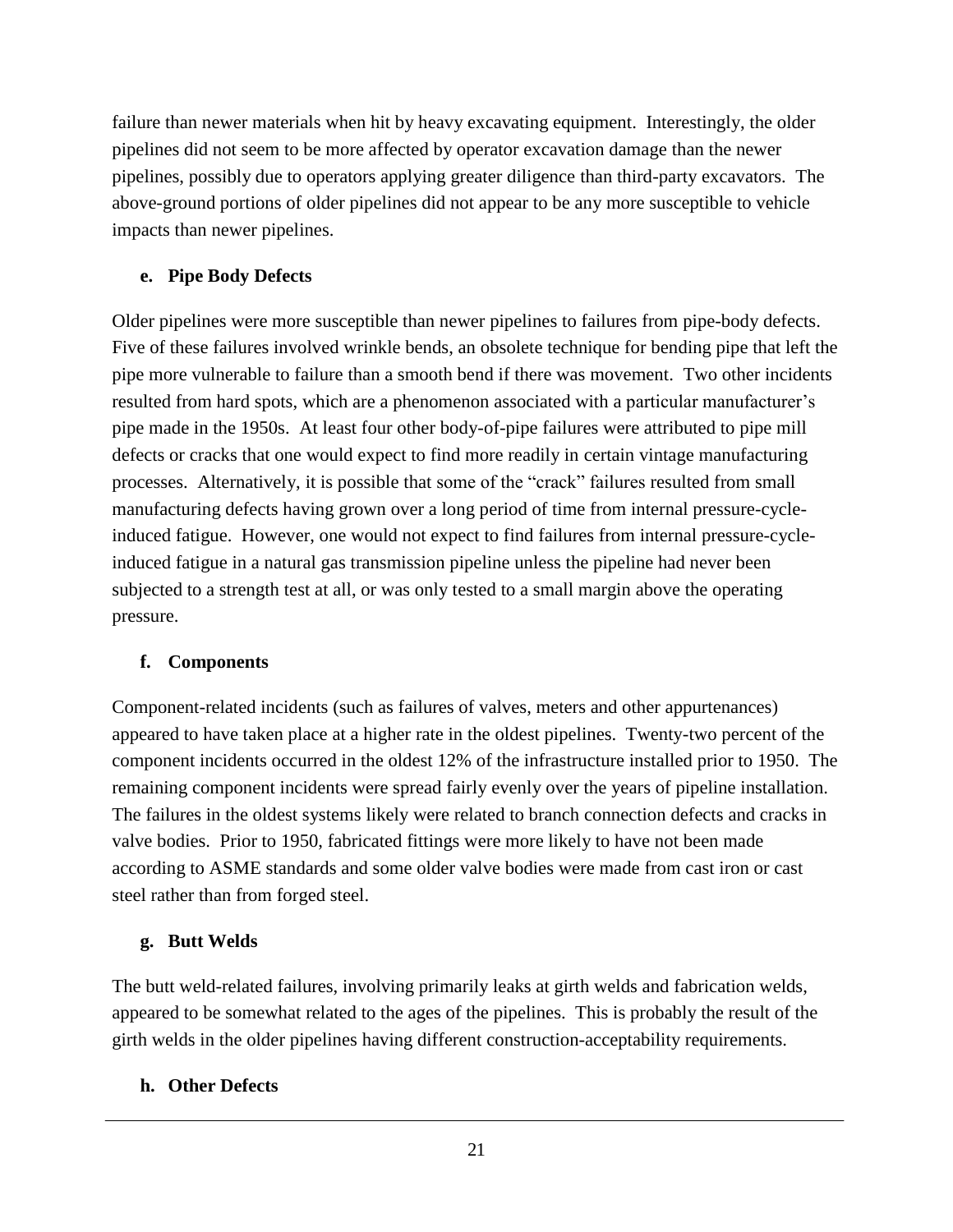As seen in Table 3, incidents associated with the other causes were concentrated in pipes of particular vintages, but not the oldest vintages. In most cases, there is no explanation for this. It seems probable that many of these concentrations are random occurrences. For example, there is no conceivable reason why incidents caused by lightning, LSPP, or earth movement should be concentrated in pipe installed between 1970 and 1979, why TSBPC, and incorrect operations incidents should be concentrated in pipe installed in the time periods 1960-1969 and 1980-1989, or that the incidents caused by Operator Excavation Damage, Fire/Explosion, Vehicle, Joint, Fillet, or MCRE should be concentrated in pipelines installed in the particular decades shown in Table 3. Still, there are two causes of incidents where a concentration of incidents in pipe of a particular vintage is explainable. Those are:

- Seam incidents were concentrated in pipe installed in the period from 1950 through 1959.
- Stress Corrosion Cracking incidents were concentrated in pipe installed in the period from 1960 through 1969.

Leaks and ruptures involving seam defects were concentrated in or near the decade from 1950 through 1960. Eighty percent of these incidents occurred in pipe materials manufactured between 1949 and 1962. These incidents involved leaks and ruptures in double-submerged-arc welds, flash welds, both low- and high-frequency-welded ERW seams, and one continuous welded seam. The period of pipe making from 1949 through 1962 was characterized by a huge growth in the amount of pipe being manufactured, with new manufacturers and new processes being developed and implemented. Moreover, non-destructive testing of seams by the manufacturers was not required in the standard pipeline manufacturing requirements, API Specification 5L, until 1962.

There is some possibility that small leaks withstand initial mill and commissioning pressure testing due to high temperature oxide (mill scale) plugging the leak path; dissolution or degradation of the oxide may then eventually result in small leaks later in service. Small leaks do not necessarily constitute a failure of the pipe, although the leak may be reportable and may require a repair. The integrity threat associated with leaks is best assessed and mitigated through routine leak surveys.

The occurrences of incidents caused by stress corrosion cracking were clustered in pipelines with years of installation between 1947 and 1968. This is probably attributable to the fact the pipelines installed in that era were operated in a manner that allowed gas discharge temperatures to be as high as 180ºF. Not only did this, in some instances, lead to coating damage, it also facilitated the occurrence of a type of stress corrosion cracking that grows at higher rates with increased temperature. Once it was learned that these high discharge temperatures promoted the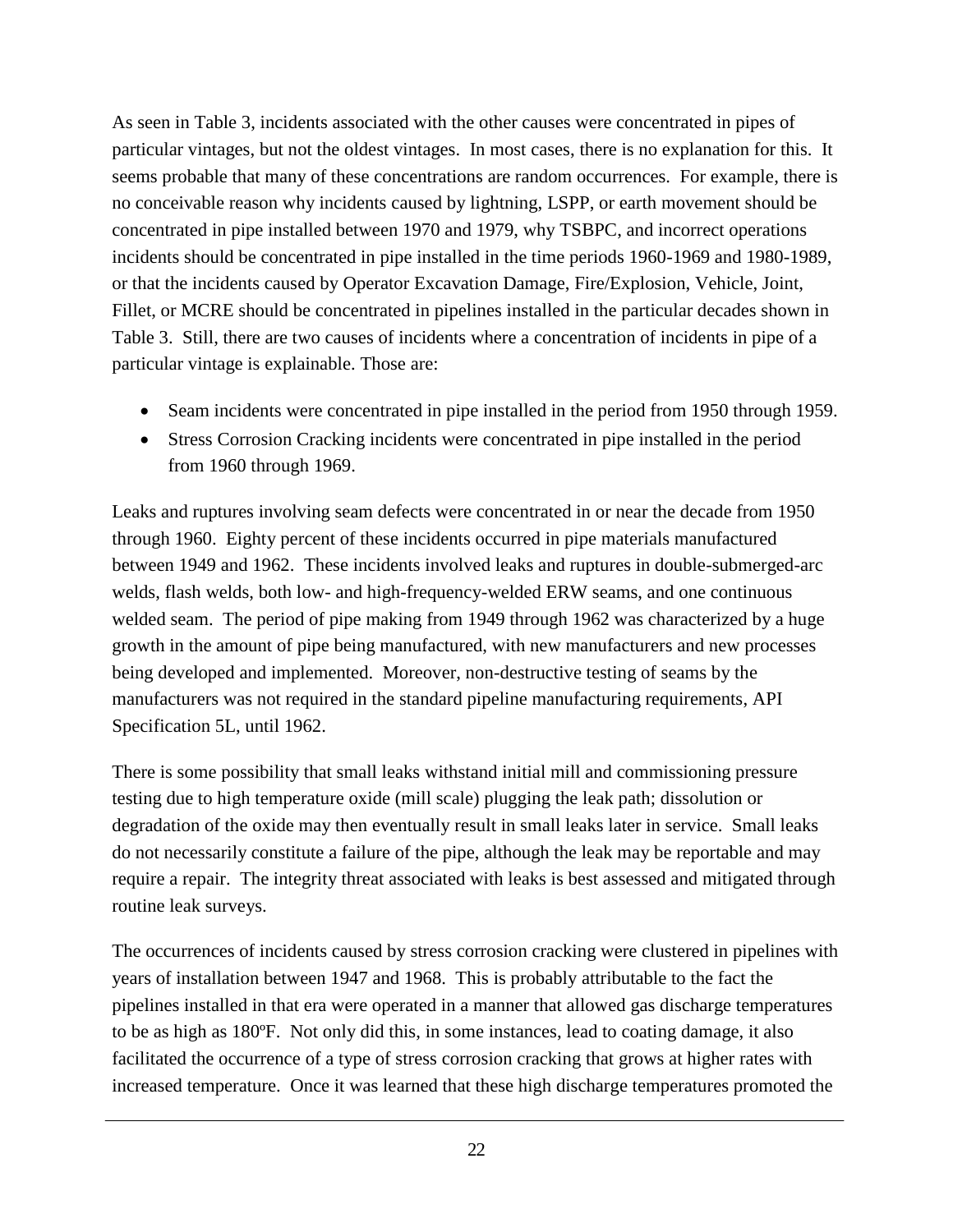occurrence of this type of stress corrosion cracking, pipeline operators installed gas cooling systems at compressor stations. Pipelines installed after the gas-discharge-temperature problem was recognized appear to be much less susceptible to that particular form of stress corrosion cracking. A second factor is that conditions that promote another type of stress corrosion cracking are most prevalent with a particular coating type (plastic tape wrap) that can disbond intact from the pipe surface so as to trap moisture. In addition, the plastic tape has a high dielectric value that shields the pipe from the cathodic protection current. This type of coating for new construction was common in the 1960s and 1970s.

The number of age-related incidents for each age-related cause is shown in Table 4. The number was calculated by multiplying the total number of incidents associated with that cause (in Column 3 of Table 4) by the percentage of incidents in the time period of interest (in Column 2 of Table 4). The percentage of incidents in Column 2 of Table 4 is the percentage of incidents that were age-related. Age-related incidents also are highlighted in "red" in Table 3. It is seen that pipeline age was a factor in about 15% of incidents (91 out of 598 incidents). Conversely, 507 or 85 percent of the incidents occurred irrespective of the age of the pipeline.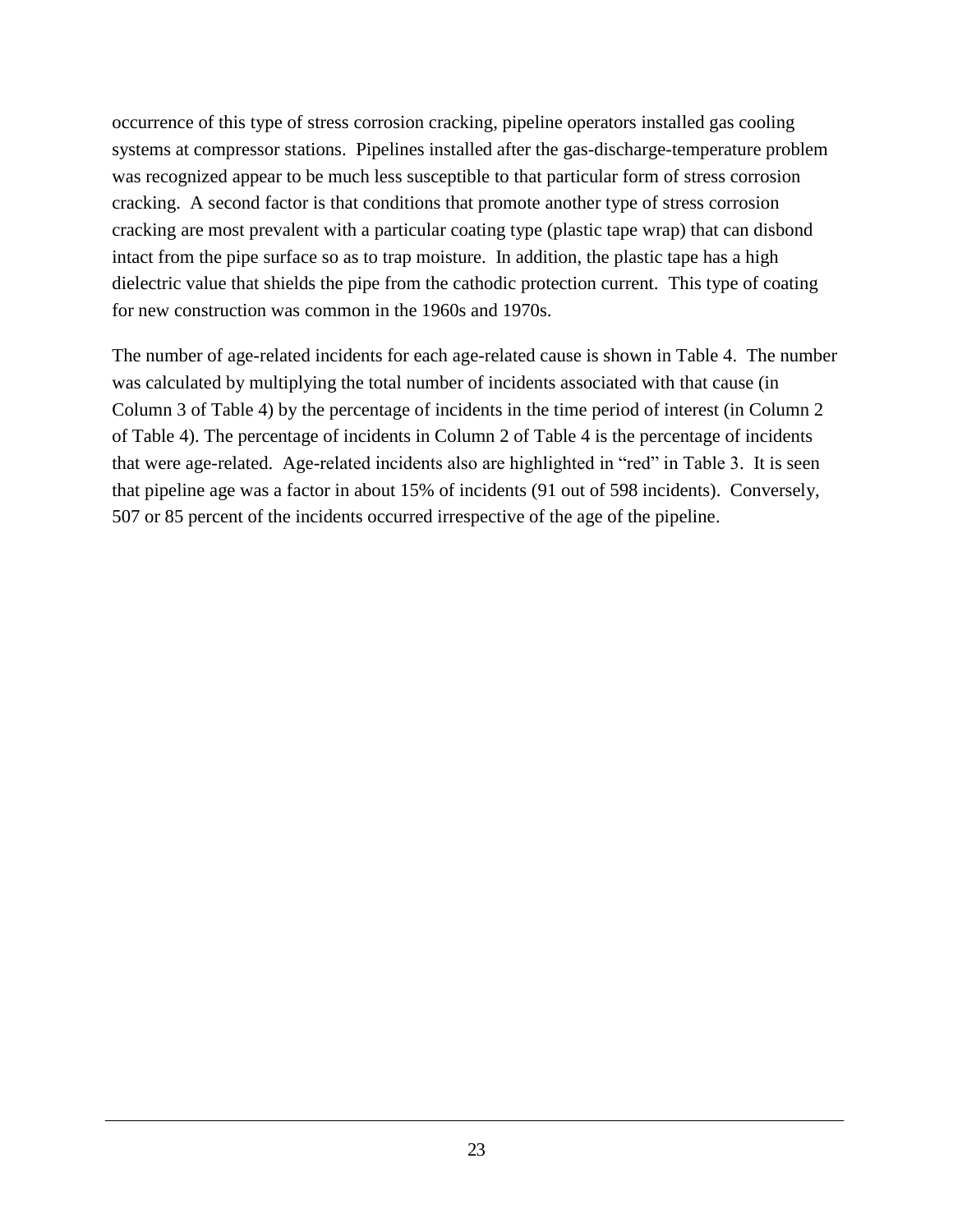|  |  |  |  |  | Table 4. Numbers of Incidents Where Year of Installation was Known |  |
|--|--|--|--|--|--------------------------------------------------------------------|--|
|--|--|--|--|--|--------------------------------------------------------------------|--|

<span id="page-27-0"></span>

|                             | Percent of | Number Where Year   | Number of Age-           |
|-----------------------------|------------|---------------------|--------------------------|
| Incident Cause (Age-        | Incidents  | of Installation Was | <b>Related Incidents</b> |
| related Incident            | Affecting  | Known               | (Column 2 times          |
| Causes Highlighted)         | Older      |                     | Column 3)                |
|                             | Pipelines  |                     |                          |
| <b>External Corrosion</b>   | 30%        | 83                  | 25                       |
| <b>Internal Corrosion</b>   |            | 46                  |                          |
| Earth Movement              |            | 13                  |                          |
| Lightning                   |            | $\overline{8}$      |                          |
| <b>Heavy Rains/Floods</b>   | 27%        | 15                  | $\overline{4}$           |
| Temperature                 |            | $\overline{3}$      |                          |
| <b>High Winds</b>           |            | $\overline{5}$      |                          |
| Op. Exc. Damage             |            | 17                  |                          |
| Third Party Exc.            | 20%        | 101                 | 20                       |
| Fire/Explosion              |            | 9                   |                          |
| Vehicle                     |            | 39                  |                          |
| <b>Previously Damaged</b>   |            | 6                   |                          |
| Pipe                        |            |                     |                          |
| Vandalism                   |            | 3                   |                          |
| <b>Body of Pipe</b>         | 71%        | 21                  | 15                       |
| Component                   | 22%        | 18                  | $\overline{4}$           |
| Joint                       |            | 12                  |                          |
| <b>Butt Weld</b>            | 20%        | 25                  | 5                        |
| Fillet                      |            | 6                   |                          |
| Seam                        | 69%        | 16                  | 11                       |
| <b>MCRE</b>                 |            | 35                  |                          |
| <b>TSBPC</b>                |            | $\overline{14}$     |                          |
| <b>LSPP</b>                 |            | $\overline{9}$      |                          |
| <b>Incorrect Operations</b> |            | $\overline{15}$     |                          |
| Miscellaneous               |            | 48                  |                          |
| Unknown                     |            | 20                  |                          |
| <b>Stress Corrosion</b>     | 64%        | 11                  | $\overline{7}$           |
| Cracking                    |            |                     |                          |
| <b>TOTAL</b>                |            | 598                 | 91                       |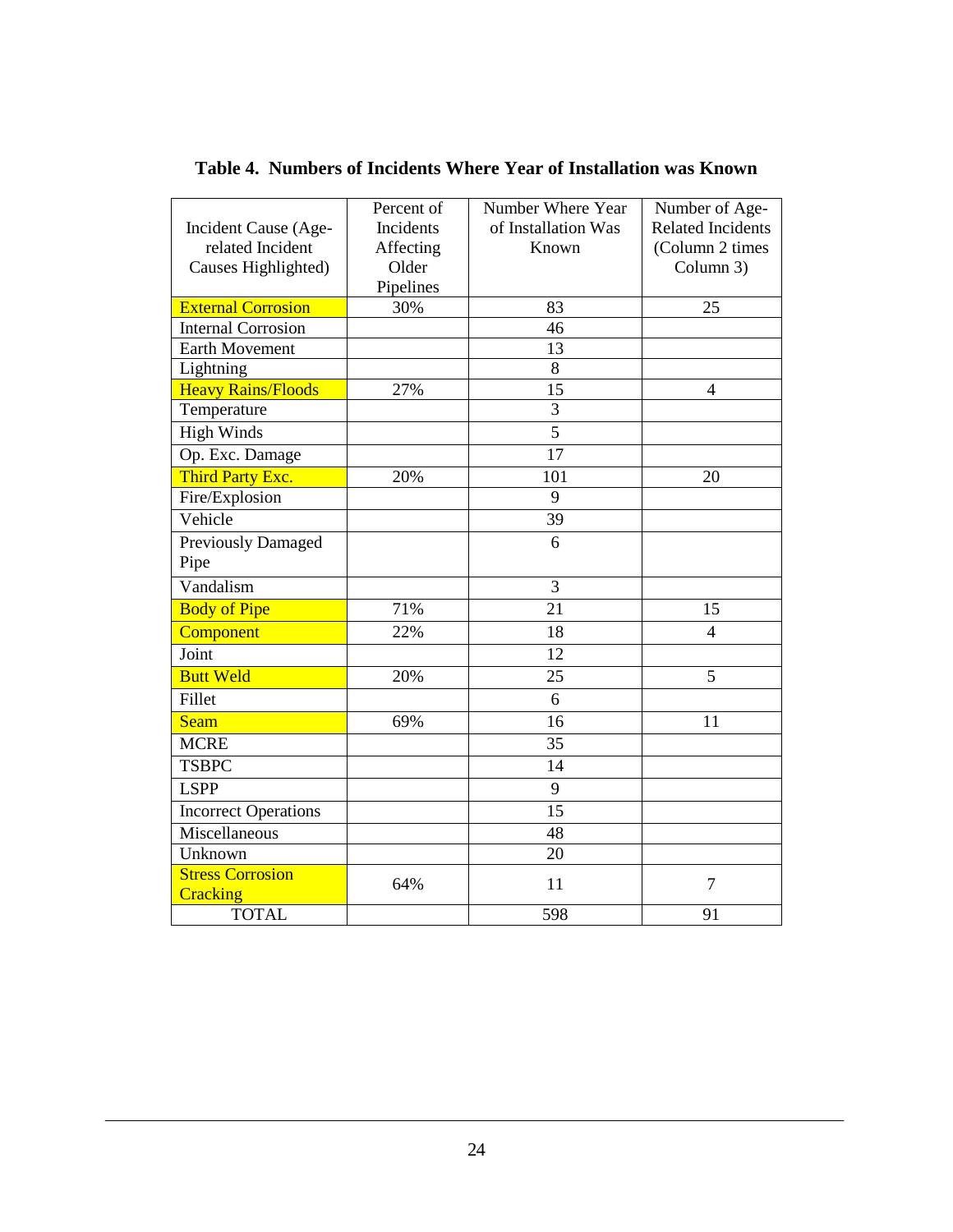## <span id="page-28-0"></span>**HOW PIPELINE OPERATORS ASSURE THE SAFETY OF THEIR PIPELINES AND HOW THEY ADDRESS THE EFFECTS OF PIPELINE AGE ON PIPELINE SAFETY**

In this section of the document, the steps and actions that pipeline operators take to operate and maintain their pipelines safely are discussed.

### <span id="page-28-1"></span>**Time-dependent degradation of pipelines**

As mentioned previously, pipeline degradation may occur from external or internal corrosioncaused metal loss, from stress corrosion cracking, or from pressure-cycle-induced fatigue crack growth of material defects or construction and fabrication defects (though few, if any, fatigue failures have occurred in natural gas pipelines because of the infrequency of large pressure fluctuations in a gas pipeline). Operators must be aware of the potential of fatigue occurring and periodically evaluate applicable portions of their systems. One approach for evaluating the fatigue susceptibility appears in a 2003 GRI report.<sup>14</sup>

The preventive and mitigative measures employed by pipeline operators against these threats are many and are discussed below. Further, if these degradation phenomena affect a given pipeline and threaten its integrity in spite of the preventive and mitigative measures, pipeline operators can perform periodic integrity assessments and repair any defects discovered through these assessments. In fact, PHMSA regulations require that pipeline operators carry out periodic integrity assessments of their pipelines located in high-consequence areas, and most pipeline operators carry out such assessments on other parts of their pipeline systems as well.

## <span id="page-28-2"></span>**Responses to effects of time-dependent degradation**

 $\overline{a}$ 

Pipelines can tolerate some degree of deterioration without failing because of the inherent safety factors included in their design. A piece of pipe that has sustained some deterioration (from external corrosion, for example) could still be fit for service as long as the amount of metal loss does not cause the pipe to be seriously weaker at or near the operating stress level of a pipeline. If the defect were allowed to continue to grow, of course, its failure stress level would eventually degrade to the operating stress level, and a pipeline failure would result. Pipeline operators apply corrosion evaluation criteria in evaluating integrity assessment data and investigate anomalies where the amount of deterioration appears to encroach upon the accepted margin of safety against failure at the operating stress level. Whenever a time-dependent defect growth

<sup>14</sup> Kiefner, J. F., and Rosenfeld, M.J., "*Effects of Pressure Cycles on Gas Pipelines*", Gas Research Institute Contract No. 8749, Report No. GRI-04/0178 (September 17, 2004).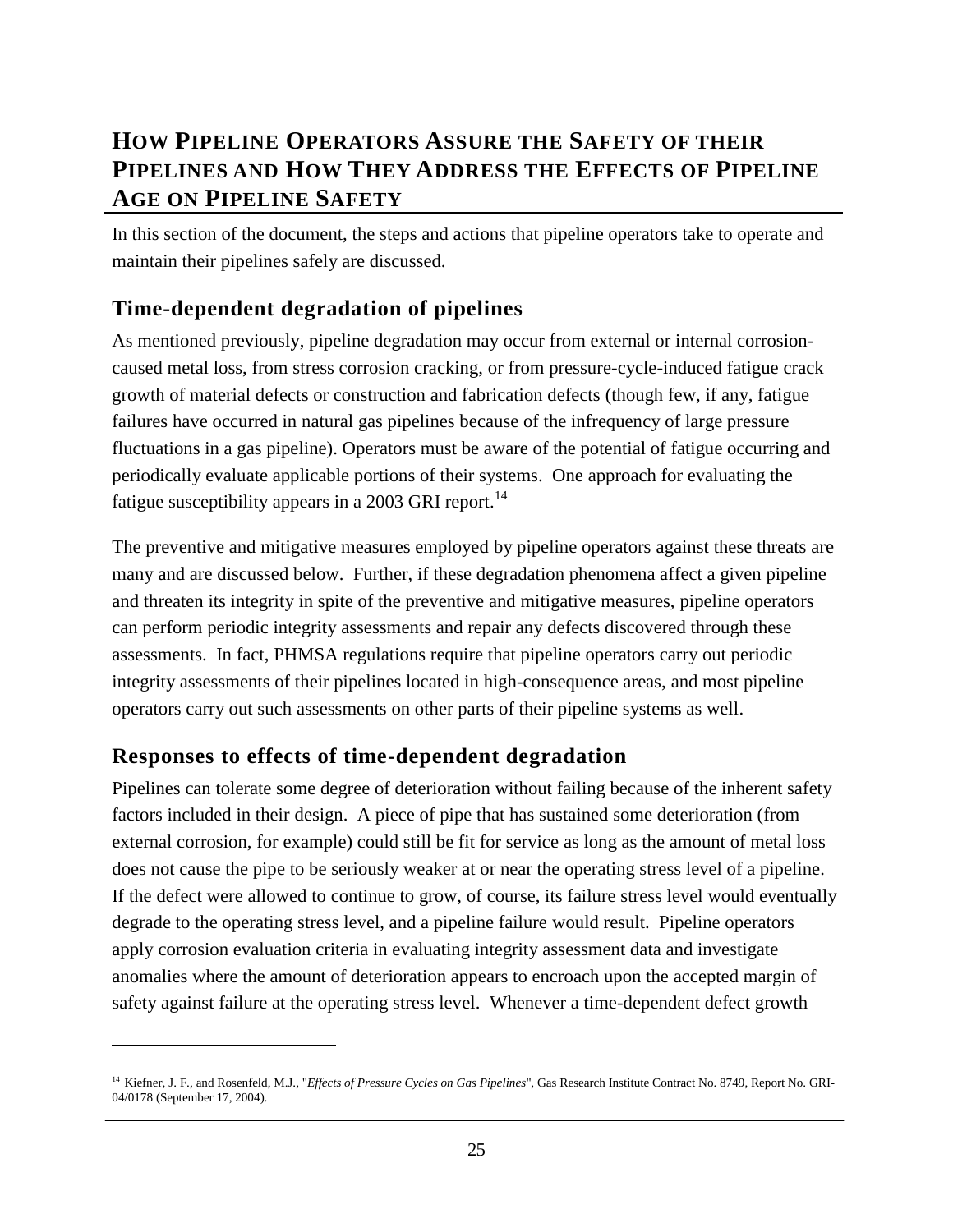mechanism is active, maintaining fitness for service requires repeated assessment of the integrity of the pipeline at intervals that ensure that no defect grows to the size that will cause the pipeline to fail. Methods of integrity assessment used by pipeline operators include: a.) hydrostatic testing, b.) in-line inspection and c.) direct assessment. These are explained below.

#### **a. Pressure testing**

Because the primary source of stress on a pipeline is the internal pressure of gas, one way to demonstrate that a pipeline can safely carry its design stress level is to pressurize the pipeline to a satisfactory margin of stress above its MAOP. An in-service pipeline must be taken out of service to conduct pressure testing. In such a case, the natural gas is purged from the pipeline, the pipeline is filled with water, and the water is pressurized to a higher level than MAOP (e.g. 1.25 times MAOP). Defects with failure pressures below the maximum test pressure will fail. The failed sections, if any, are replaced, the water is removed and the pipeline is restored to service.

Pressure testing demonstrates a level of fitness for service depending on the ratio of test pressure to operating pressure. If such a test is done to assure the integrity of a pipeline that is subject to growing stress corrosion cracks for example, the test stress level assures that the surviving stress corrosion cracks are too small to fail at the operating stress of the pipeline at the time of the test. If the stress corrosion cracks can be expected to continue growing, the pipeline operator must anticipate that another test will be needed in the future to reconfirm that the pipeline is safe from failing at its operating stress level. Pipeline operators schedule future tests on the basis of their best understanding of how fast the stress corrosion cracks are growing, but irrespective of the growth rate itself, the higher the ratio of test pressure to operating pressure is, the longer the interval between tests can be. The same thought process applies to other crack or defect growth mechanisms, such as, external corrosion, internal corrosion or pressure-cycle-induced fatigue.

#### **b. In-line inspection**

The fitness for service of a pipeline affected by a time-dependent defect growth mechanism can be demonstrated using ILI, or running a "smart pig" through the pipeline. ILI involves inserting an instrumented device into a pipeline and causing the device to move through the pipeline with the flow of gas. Smart pigs of various types are available. Some are designed to locate and characterize corrosion-caused metal loss. Others are designed to locate and characterize dents or other geometric irregularities. Still others are designed to locate some kinds of material defects and crack-like defects. The information on each type of anomaly recorded by the device guides the pipeline operator to the location of the anomaly. In many cases, the information also provides reasonably accurate information on the sizes of the anomalies, so the pipeline operator can prioritize the examinations of anomalies by their severity. The pipeline operator can then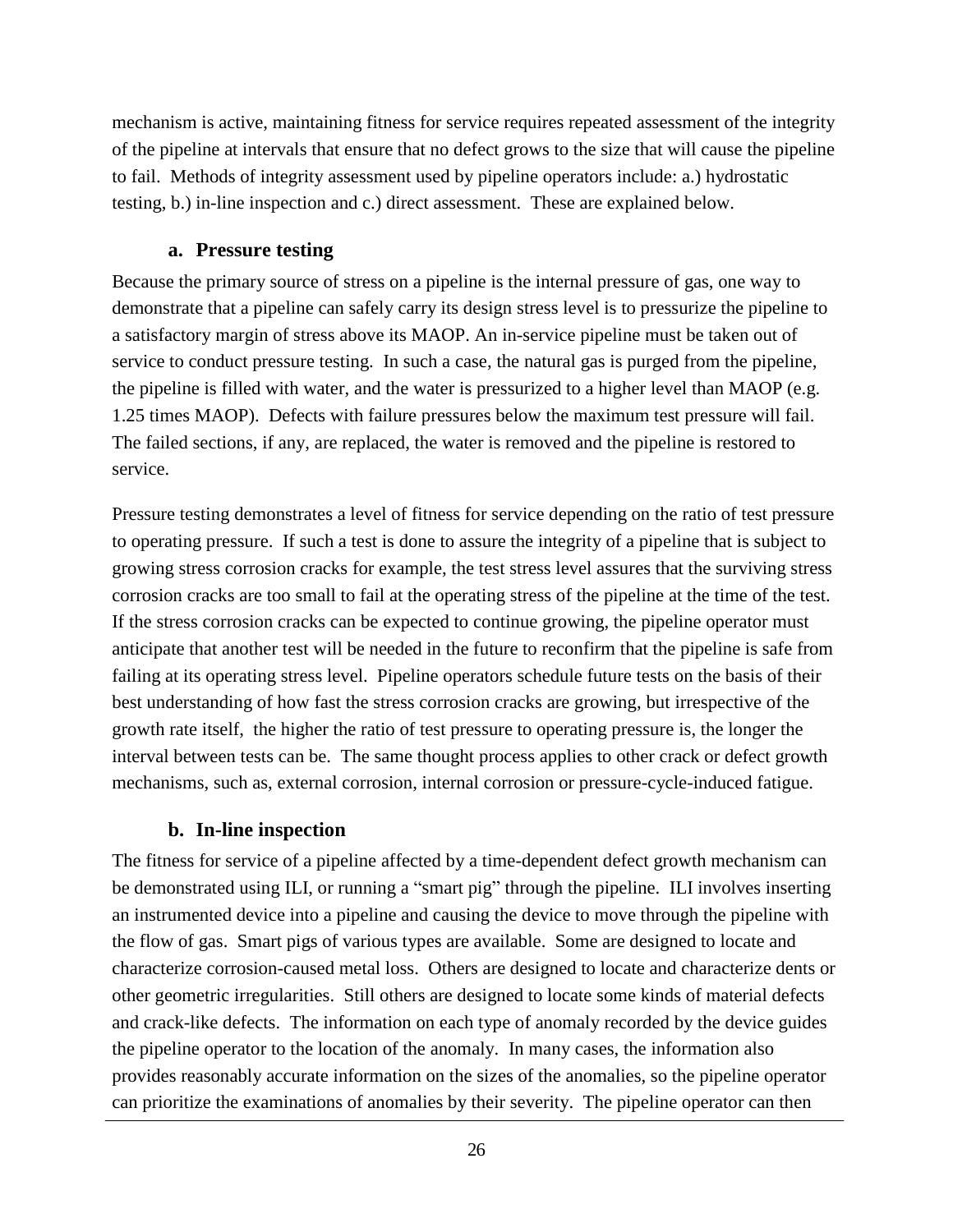excavate and examine the pipeline at the indicated locations to verify the nature of the anomaly. If the anomaly is determined to be potentially injurious, the operator will make a suitable repair to restore the pipeline to a safe condition.

To perform an in-line inspection, the pipeline operator choses a particular tool that is capable of locating and characterizing the size of a defect associated with a particular mode of degradation, such as external corrosion-caused metal loss. The location and sizing data are recorded for analysis after the tool run. A failure stress prediction model is applied to each recorded anomaly to predict its failure stress level based on the length and depth of the anomaly indicated by the tool data. The same model also is used to determine how large the anomaly would have to grow for it to cause a failure at the operating stress level. Using the apparent defect growth rate, the pipeline operator can determine when each anomaly must be excavated and repaired in order to maintain the integrity of the pipeline. The operator can anticipate that a future ILI tool run will be needed to revalidate the integrity of the pipeline from the standpoint of the anomalies that are not excavated and repaired. If ILI is used to assess the integrity of a pipeline located in a highly populated area, PHMSA regulations require that the inspections be run every seven years. To the extent that a particular ILI technology is capable of finding and sizing the defects accurately, ILI may be used to assess the integrity of a given pipeline that may be affected by stress corrosion cracking or fatigue as well as corrosion-caused metal loss.

The integrity of most pipelines can be assessed periodically in this manner if the pipeline is capable of accommodating the appropriate ILI tool. Data compiled by INGA $A^{15}$  show that 74% of the mileage of their members' pipelines is piggable at this time and that 89% of its members use ILI technology for assessing pipeline integrity<sup>16</sup>.

#### **c. Direct assessment**

Another form of integrity assessment is referred to as "direct assessment" (DA). DA may be used for assessing a pipeline that is affected by external corrosion, internal corrosion or stress corrosion crackin*g*, by applying techniques and standards tailored to each of the three phenomena. DA relies on a rigorous four-step process, starting with an evaluation of the operating and maintenance history and the environment surrounding the segment to be assessed. This includes an analysis of the suitability of DA, as it is not suitable under some circumstances. Further analysis is done to define the appropriate tools to make indirect measurements, above ground, that provide indications of the pipeline's integrity. The indirect measurements are used to identify areas suspected of being affected by one of the three phenomena. Operators excavate

 $\overline{a}$ 

<sup>&</sup>lt;sup>15</sup> INGAA Members Achieve Significant Integrity Management Progress in 2011, INGAA, April 2012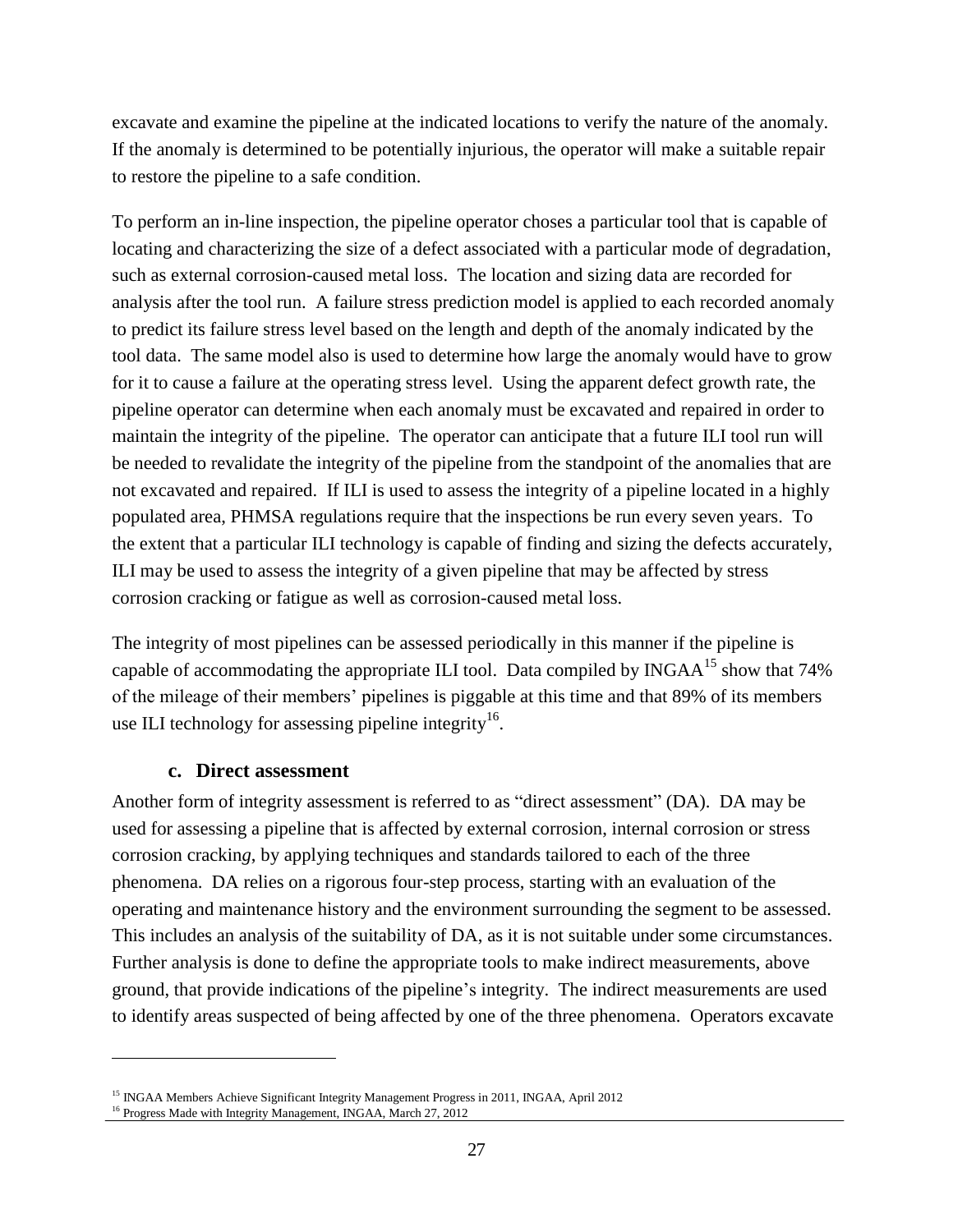and examine locations along the pipeline that they suspect may be undergoing degradation. The severities of the defects found, if any, are noted, and repairs are made if necessary. Findings are used to assess the process and revise it if appropriate. As with pressure testing and ILI, reassessment following DA is scheduled based on the perceived rate of defect growth. A fourth and final step in the DA process entails review and evaluation of findings and a confirmation of the planning for future assessments.

### <span id="page-31-0"></span>**Features of some older pipelines that may expose them to increased risk of failure**

Certain features of some older pipelines and pipe materials necessitate more effort on the part of pipeline operators to maintain their integrity.

#### <span id="page-31-1"></span>**Inherent problems with older line pipe steels**

Prior to 1960, most line pipe was made from alloys primarily composed of carbon-manganese steels. Starting in the 1960s, manufacturers of line pipe began to switch from carbon-manganese steels to micro-alloyed steels with lower carbon contents. The micro-alloyed steels tended to be more resistant to fracturing in a brittle fashion and were more easily welded. By the 1980s, most manufacturers of line pipe had switched from open-hearth, ingot-cast steels to basic-oxygen, low-sulfur, continuous-cast materials, resulting in steels that were much less prone to have nonmetallic inclusions resident in the material. The newer steels not only tended to be relatively free of injurious impurities, they also were more resistant to fracturing in the presence of a defect. As the data on pipeline age shows, 70% of the pipeline infrastructure in the U.S. is comprised of steels manufactured prior to 1980. The older pipelines need not be retired, however, if an adequate manufacturer's test or an adequate test before or during service has been performed. A test to a pressure level at least 1.25 times the maximum allowable operating pressure of a natural gas pipeline after construction generally is considered adequate for demonstrating initial pipeline integrity. Such a test ensures that any remaining manufacturing or construction defect is small enough to remain stable for hundreds of years, provided the line is not subject to unforeseen external conditions or extreme operating pressure fluctuations. Still, operators can periodically evaluate the potential impact of external loads and pressure cycling to reduce risk. External load impacts can be mitigated through matting when equipment is operating over a pipeline, lowering the line and, in some instances, replacing short sections of pipe. Meanwhile, the effects of pressure cycling can be mitigated through a change in operations, pressure-limiting devices or periodic assessment via ILI or hydrostatic tests.

#### <span id="page-31-2"></span>**Problems with older types of seam welds**

Prior to 1978, several seam-manufacturing processes existed that have since become obsolete. These included furnace lap-welded seams, flash-welded seams, low-frequency-welded ERW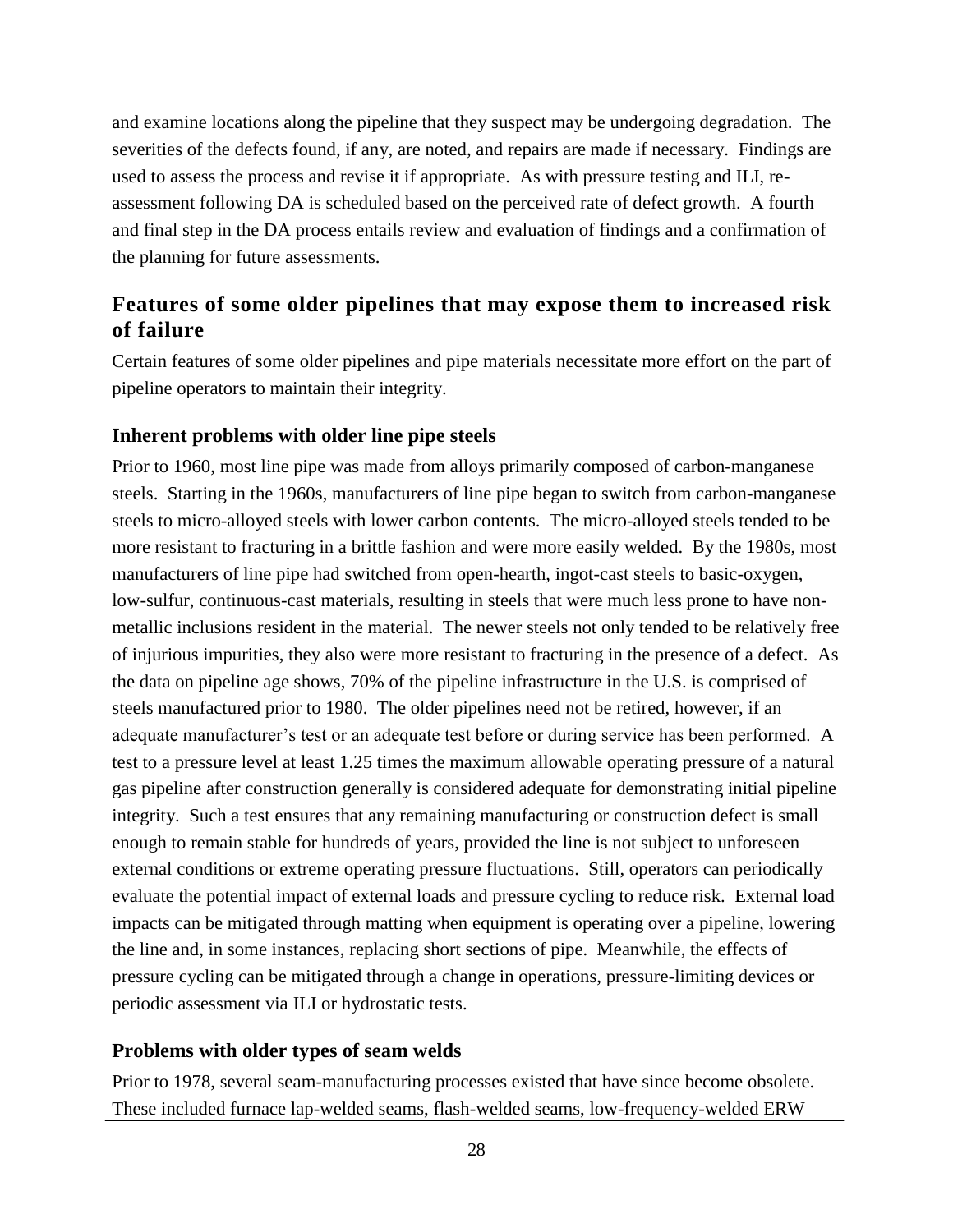seams and single-submerged-arc-welded seams. All of these seams were prone to contain more manufacturing defects and to have less resistance to fracturing than the seams of newer line pipe materials. The analysis of reportable incident data for the period 2002-2009 showed that 80% of the seam defect failures were clustered in pipe manufactured in the period from 1949 through 1962. After 1962, line pipe manufacturers were required to perform non-destructive inspection on all seam welds at the time of manufacturing. This does not mean that no pipe made prior to that year was inspected by manufacturers, but rather, that the practices of manufacturers and requirements of the customers prior to 1960 were not uniform. Around that time and throughout the 1960s, manufacturers abandoned seam manufacturing processes that involved furnace lapwelding, low-frequency ERW welding and flash welding. Since then, the consistency of line pipe seam welds has improved greatly. Nevertheless, the seam integrity of the older pipelines is initially assured for those pipe segments that were subjected to an adequate pressure test (e.g. test-pressure-to-operating-pressure ratio of at least 1.25) at some time in their history. Pipelines with the older longitudinal seam types require continued diligence from the standpoint of external loads and unforeseen pressure fluctuations, as discussed in the prior section.

#### <span id="page-32-0"></span>**Older bending and joining methods**

Wrinkle bends result from an obsolete bending practice that left prominent transverse wrinkles in the pipe. These wrinkles are often linked to problems such as corrosion because the wrinkles were hard to coat uniformly. In addition, wrinkle bends occasionally have exhibited failures from longitudinal forces that would have little or no impact on a smooth bend. Wrinkle bends also may constitute an obstruction to running smart pigs through a pipeline. Even if they do not constitute an obstruction, it is difficult to obtain valid smart pig data from the region of the wrinkles. These bends require greater diligence in unstable soils. There have been recent advances in the use of ILI to identify anomalies associated with girth welds, and this is an area of continued technology development.

Couplings and acetylene girth welds were used to construct pipelines into the 1930s (or a bit later in some systems comprised of small-diameter pipe) when shielded-metal-arc welding became the standard method for joining pipe in the field. Pipelines with these types of joints are more prone to failure from earth movement or from heavy rains and floods than pipelines fabricated with shielded-metal-arc girth welds. These joining methods require greater diligence during excavations for routine maintenance and in locations with unstable soil

#### <span id="page-32-1"></span>**Built-in obstructions to in-line inspection tools**

Many older pipelines were installed with non-full-opening valves such as plug valves. Other older pipelines were installed with circular-opening but reduced-diameter valves. Some other